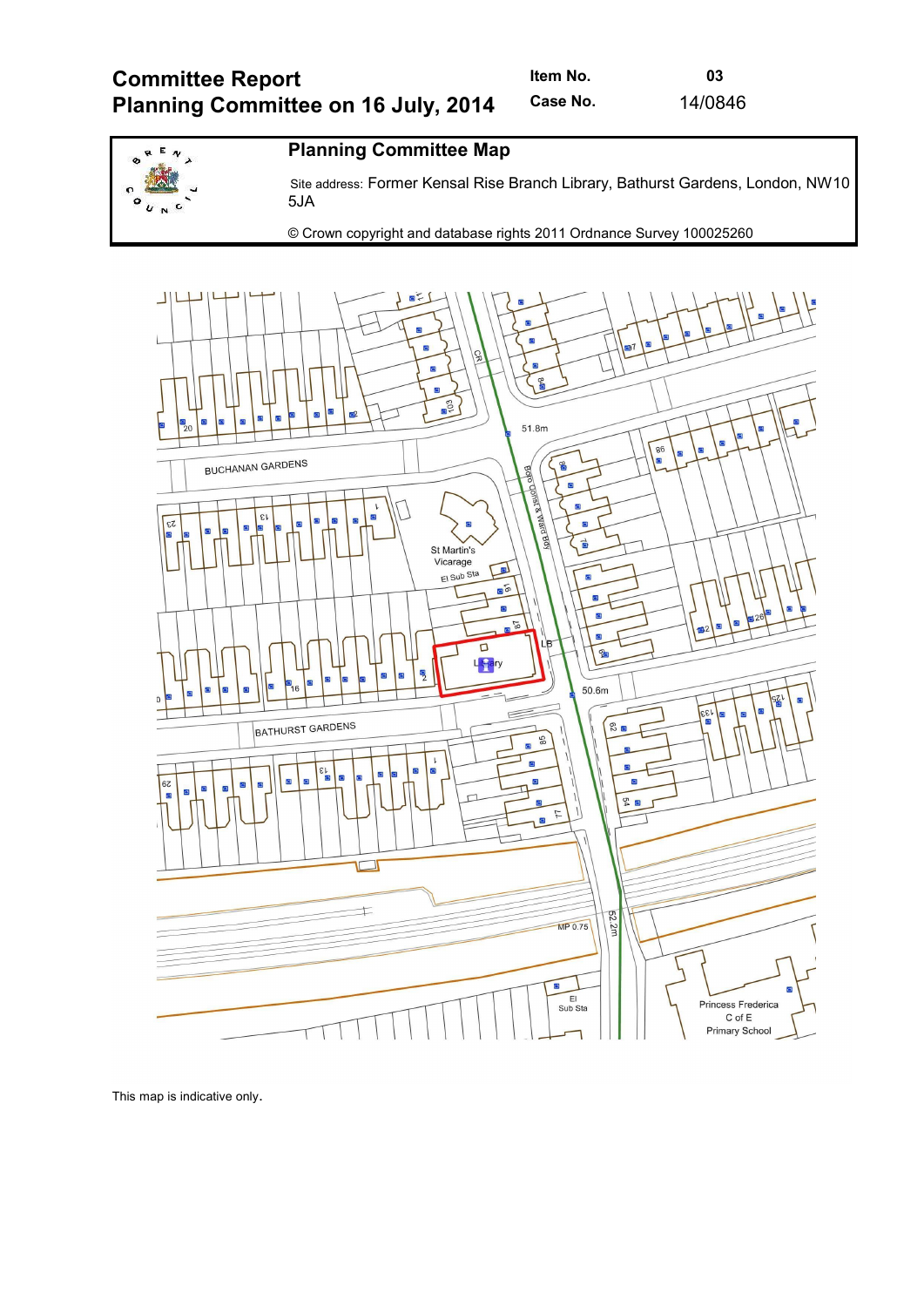| <b>RECEIVED:</b>      | 7 March, 2014                                                                                                                                                                                                                                                                                                                                                                                                                                                                                                                                                                                                                                                                                              |
|-----------------------|------------------------------------------------------------------------------------------------------------------------------------------------------------------------------------------------------------------------------------------------------------------------------------------------------------------------------------------------------------------------------------------------------------------------------------------------------------------------------------------------------------------------------------------------------------------------------------------------------------------------------------------------------------------------------------------------------------|
| <b>WARD:</b>          | Kensal Green                                                                                                                                                                                                                                                                                                                                                                                                                                                                                                                                                                                                                                                                                               |
| <b>PLANNING AREA:</b> | Harlesden Consultative Forum                                                                                                                                                                                                                                                                                                                                                                                                                                                                                                                                                                                                                                                                               |
| <b>LOCATION:</b>      | Former Kensal Rise Branch Library, Bathurst Gardens, London, NW10 5JA                                                                                                                                                                                                                                                                                                                                                                                                                                                                                                                                                                                                                                      |
| <b>PROPOSAL:</b>      | Conversion of the existing vacant building to provide 5 residential units (2 x<br>studios, 1 x 1 bed duplex flat and 2 x 2 bed duplex flats) on part ground and<br>upper floors and 186m2 community space (Use Class D1) on the ground floor.<br>Single storey ground floor extension to west elevation, provision of roof<br>extension and communal residential roof terrace fronting onto Bathurst<br>Gardens and creation of basement for bin/cycle store. Provision of new<br>entrance door on Bathurst Gardens serving D1 space, with associated cycle<br>parking and landscaping to Bathurst Gardens and College Road. Erection of<br>temporary site hoarding to protect site for period of vacancy. |
| <b>APPLICANT:</b>     | <b>Kensal Properties Limited</b>                                                                                                                                                                                                                                                                                                                                                                                                                                                                                                                                                                                                                                                                           |
| <b>CONTACT:</b>       | Nicholas Taylor & Associates                                                                                                                                                                                                                                                                                                                                                                                                                                                                                                                                                                                                                                                                               |
| <b>PLAN NO'S:</b>     |                                                                                                                                                                                                                                                                                                                                                                                                                                                                                                                                                                                                                                                                                                            |

See condition 2

**\_\_\_\_\_\_\_\_\_\_\_\_\_\_\_\_\_\_\_\_\_\_\_\_\_\_\_\_\_\_\_\_\_\_\_\_\_\_\_\_\_\_\_\_\_\_\_\_\_\_\_\_\_\_\_\_\_\_** This application was deferred at the Planning Committee meeting on 17 June 2014 to allow for the Committee Members to receive advice on how to proceed in light of the police investigation into suspected fraudulent representations submitted in relation to the original planning application. This report is largely the same as that which was reported to the last Planning Committee although the supplementary report has been added into the text of the main report.

Following the deferral Counsel advice was sought in relation to establishing whether the Planning Committee could lawfully determine the current application having regard to the fraudulent emails, in support of the application, received during the consultation process in respect of planning application reference 13/2058.

The Council's Legal Officer has provided the following comments summarising this:

1. The Council in it's capacity as Local Planning Authority must determine the application in accordance with section 70 of the Town and Country Planning Act 1990 (as amended) ("The Act"). Section 70 provides:-

*70 – (1) Where an application is made to a local planning authority for planning permission-*

- *(a) Subject to sections 91 and 92, they may grant planning permission, either unconditionally or subject to such conditions as they think fit; or*
- *(b) they may refuse planning permission*

*(2) In dealing with such an application the authority shall have regard to the provisions of the development plan, so far as material to the application, and to any other material considerations. to- (a) the provisions of the development plan, so far as material to the application (b) any local finance considerations, so far as material to the application, and (c) any other material considerations*

- *2. Section 38 (6) of the Planning and Compulsory Purchase Act 2004 provides:- that if regard is to be had to the development plan for the purpose of any determination to be made under the planning Acts the determination must be made in accordance with the plan unless material considerations indicate otherwise.* The development plan comprises policies which deal with the protection and mitigation of the loss, of community facilities as well as a range of policy and guidance in relation to residential accommodation.
- 3. The Council has obtained advice from leading Counsel, Richard Drabble QC, since deferral of the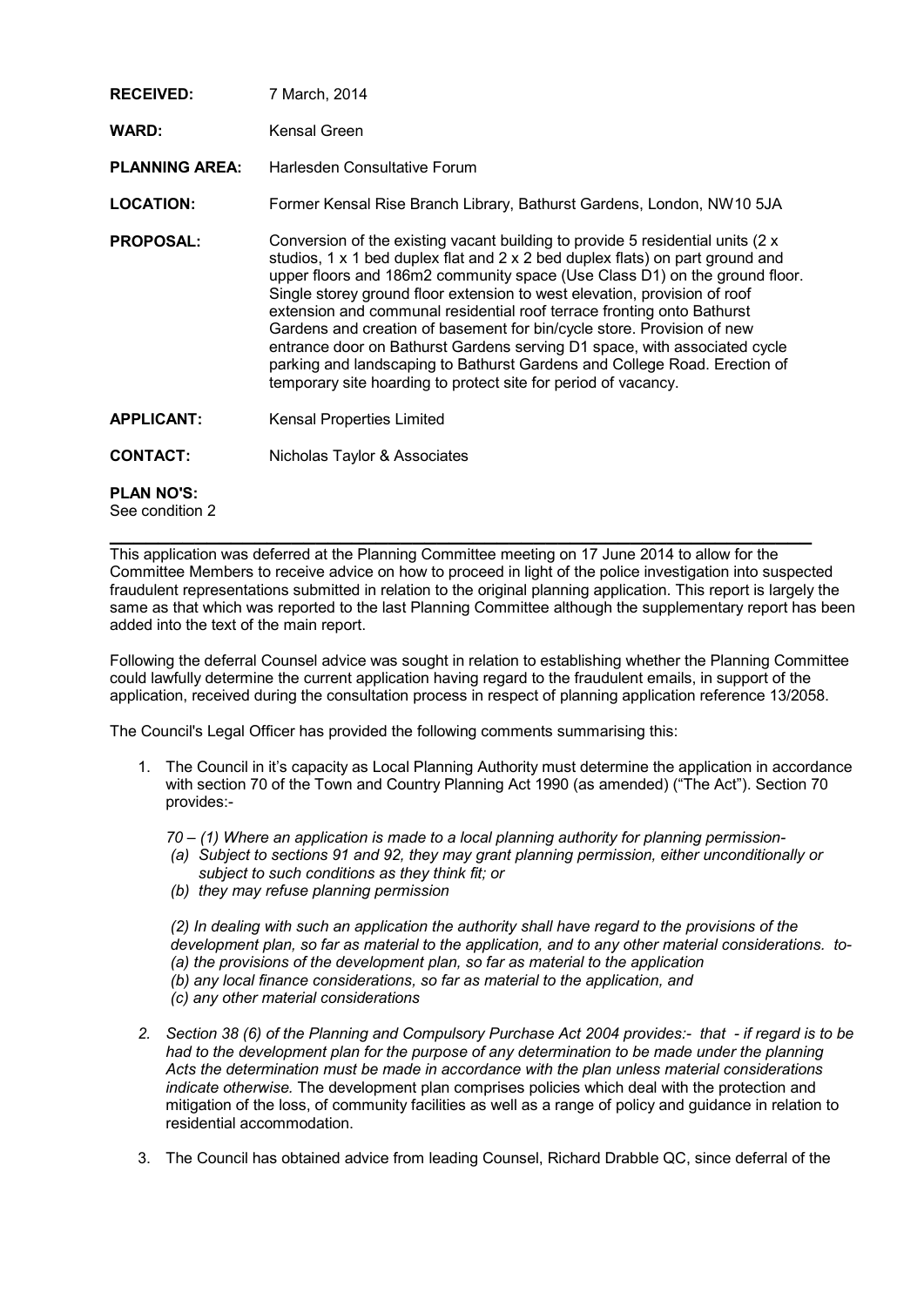decision by Members on the 17 June. The advice was required to establish whether the Committee could lawfully determine the current application having regard to the fraudulent emails, in support of the application, received during the consultation process in respect of planning application reference 13/2058. Counsel has endorsed the views given by officers, by correctly identifying that such claims of fraudulent activity, are not a material consideration for the purposes of assessing the current application.

Counsel contends that he can see no reason why the grant of planning permission on the current application should prejudice the police investigation into whether earlier representations were bogus or fraudulent. In these circumstances Members are obliged to determine the application on an objective assessment of material planning considerations alone.

- 4. The Council's statutory duty also extends to determine planning applications within a reasonable period of time. Accordingly, any unreasonable delay by Members in deciding the current application second time around could result in the developer lodging an appeal to the Secretary of State (Planning Inspectorate) under section 78 (2) of the Act on the grounds of non-determination. Effectively, the Secretary of State would step into the shoes of the Council as Local Planning Authority and determine the application. If the matter were deferred again without proper justification for doing so, the Council will inevitably incur legal costs in dealing with and defending the appeal. The Council may well have to pay the developers professional costs as part of this process, if an order for costs was made on that basis. However, it is very difficult to predict what the overall costs are likely to be, but an estimated guess could run into thousands of pounds. In this respect Members should be mindful of the Councils fiduciary duty towards the local tax payer when balancing the degree of risk.
- 5. In relation to the building being listed as an Asset of Community Value under the provisions of the Localism Act 2011 and the relevance of the listing status vis a vie the decision to be taken on the planning application the comments contained within the body of the report are duly noted by officers. Members should however, be reminded that inso far as FOKR being named as "preferred tenant" of the D1 community space, this is not an issue the committee should purport to determine as part of the planning process.
- 6. In summary, and for the avoidance of doubt, Members are under a statutory duty to determine the planning application within a reasonable period of time; and that neither the requirements of coming to a proper planning decision or any need to avoid prejudice to the police investigation require any further delay.

## **RECOMMENDATION**

Grant planning permission subject to the completion of a satisfactory Section 106 or other legal agreement and delegate authority to the Head of Planning or other duly authorised person to agree the exact terms thereof on advice from the Director of Legal Services and Procurement.

## **SECTION 106 DETAILS**

The application requires a Section 106 Agreement, in order to secure the following benefits:-

- Payment of the Council's legal and other professional costs in (a) preparing and completing the agreement and (b) monitoring and enforcing its performance.
- The provision of the D1 space for uses that fall within public hall/community type activities.
- Details of the disposal of the community space to include (but not exclusively):
	- · Marketing of the community space within 6 months of construction commencing
	- The space being let to an organisation to run and maintain the D1 space
	- Provision of community space at peppercorn rent
	- · Condition of the structure at disposal to include shell, core, fixtures such as toilets/sinks/storage space.
	- · If, within 8 months or such other period agreed with the Local Planning Authority of the start date of the marketing campaign, Kensal Properties receive no offer that is acceptable to them, (acting reasonably in the circumstances and such acceptance shall not be unreasonably withheld or delayed) Kensal Properties shall be under no restriction by virtue of this Agreement in relation to the disposal of the residential units.
- · If following the marketing campaign an occupier for the community space is not found the Council will be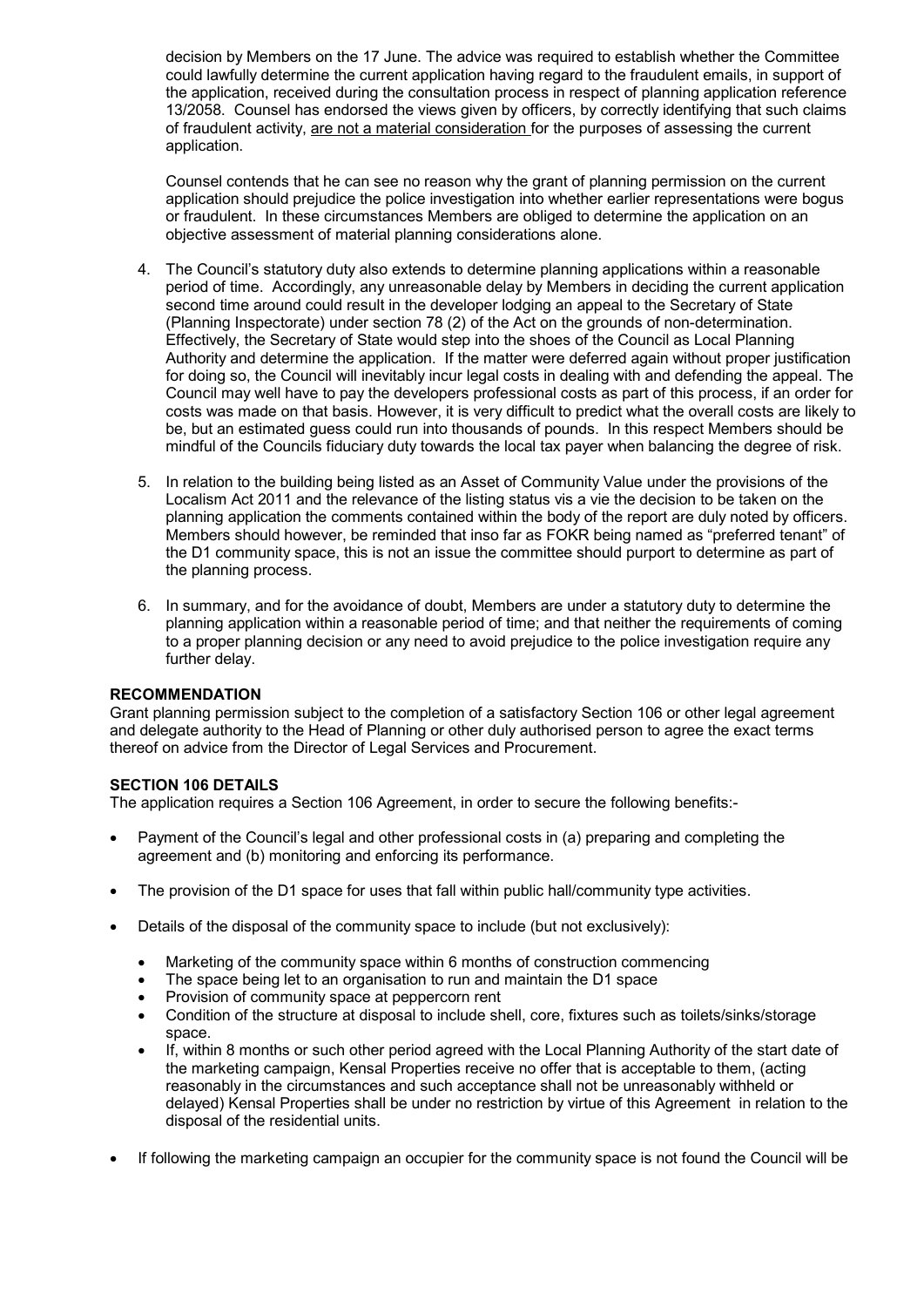offered first refusal on the community space.

- Prior to the marketing of the community space community access agreement will be submitted to an approved in writing by the LPA detailing, but shall not be limited to the following:
	- · Access arrangements for the local community
	- Reasonable hours of use so as to not disturb neighbouring residential
	- Service/management charge
- · · The proposed residential use will be "car free" with residents restricted from applying for car parking permits.
- · Considerate Constructors Scheme-join and remain a member of the CCS.

And, to authorise the Head of Planning, or other duly authorised person, to refuse planning permission if the applicant has failed to demonstrate the ability to provide for the above terms and meet the policies of the Unitary Development Plan and Section 106 Planning Obligations Supplementary Planning Document by concluding an appropriate agreement.

## **CIL DETAILS**

This application is liable to pay the Community Infrastructure Levy (CIL). The total amount is **£127,198.99** of which **£102,523.99** is Brent CIL and **£24,675.00** is Mayoral CIL. **CIL Liable?**

Yes/No: Yes

## **EXISTING**

The subject site, located on the north-western corner of the junction between College Road and Bathurst Gardens, is occupied by a part single, two and three storey detached building. The building has been vacant since 2011 before which time it was most recently used as a public library. The building is not Statutorily Listed nor does it appear on the list of locally listed buildings published within Brent's Unitary Development Plan 2004. However, in December 2012 the building was listed, under the provisions of the Localism Bill 2011, as an Asset of Community Value.

## **DEVELOPMENT SCHEDULE**

The table(s) below indicate the existing and proposed uses at the site and their respective floorspace and a breakdown of any dwellings proposed at the site.

## **Floorspace Breakdown**

| <b>Primary Use</b>                    | <b>Existing</b> | <b>Retained</b> | Lost | <b>New</b> | <b>Net Gain</b> |
|---------------------------------------|-----------------|-----------------|------|------------|-----------------|
|                                       |                 |                 |      |            |                 |
| assembly and leisure                  | 0               |                 | n    | 0          |                 |
| businesses / research and development | 0               |                 |      | 0          |                 |
| businesses and light industry         | 0               |                 | n    | ი          |                 |
| businesses and offices                | $\Omega$        |                 |      | ი          |                 |
| drinking establishments (2004)        | 0               |                 |      | 0          |                 |
| financial and professional services   | $\mathbf 0$     |                 | 0    | 0          |                 |
| general industrial                    | O               |                 |      |            |                 |
| hot food take away (2004)             | 0               |                 |      | 0          |                 |
| hotels                                | 0               |                 |      | 0          |                 |
| non-residential institutions          | 612             |                 | 426  | $-426$     |                 |
| residential institutions              | 0               |                 |      |            |                 |
| restaurants and cafes                 | 0               |                 |      | 0          |                 |
| shops                                 | $\mathbf 0$     |                 | n    | 0          |                 |
| storage and distribution              | $\Omega$        |                 |      | 0          |                 |

#### **TOTALS in sqm**

| <b>Totals</b> | <b>Existing</b> | <b>Retained</b> | Lost | Newl | Net gain |
|---------------|-----------------|-----------------|------|------|----------|
|               | 612             |                 | 426  | -426 |          |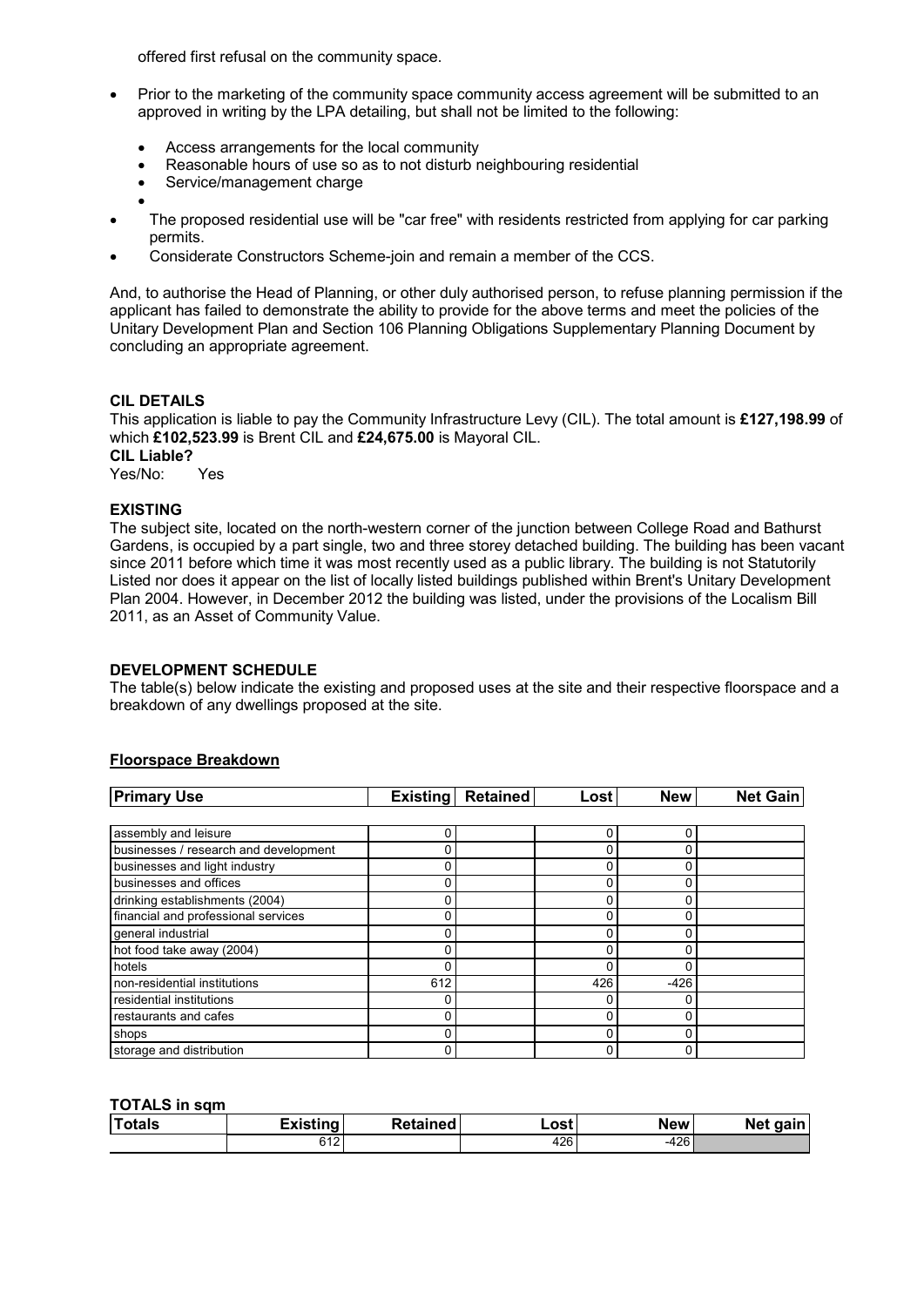## **Monitoring Residential Breakdown**

| <b>Existing</b>          |  |  |                                                   |  |  |  |
|--------------------------|--|--|---------------------------------------------------|--|--|--|
| <b>Description</b>       |  |  | 1Bed 2Bed 3Bed 4Bed 5Bed 6Bed 7Bed 8Bed Unk Total |  |  |  |
|                          |  |  |                                                   |  |  |  |
| Flats û Market           |  |  |                                                   |  |  |  |
| Bedsits/Studios & Market |  |  |                                                   |  |  |  |

## **Proposed**

| <b>IDescription</b>      | 1Bed |  | 2Bed   3Bed   4Bed   5Bed   6Bed   7Bed   8Bed   Unk |  |  | Totai  |
|--------------------------|------|--|------------------------------------------------------|--|--|--------|
|                          |      |  |                                                      |  |  |        |
| Flats û Market           |      |  |                                                      |  |  | ີ      |
| Bedsits/Studios & Market |      |  |                                                      |  |  | $\sim$ |

#### **PROPOSAL**

See description above.

#### **HISTORY**

13/2058. Conversion of the existing vacant building to provide 7 residential units (3 x one-bed flats, 3 x two-bed flat & one x two-bed house) on the ground and upper floors and 175m2 muti-functional community space (Use Class D1) on ground floor and basement. Alteration to roof pitch over and increase in height of rear wall of central section of main building, proposed new roof with flank wall windows to existing west wing. Provision of new entrance doors on College Road and replacement rear and flank wall windows with associated waste storage, cycle parking and solar panels.

Refused for the following reasons:

- 1. *The applicant has failed to demonstrate that the proposed community hub would be of a size, layout and quality that sufficiently and suitably meets the local need for community facilities, to a degree that it would adequately compensate for the loss of the existing community facility on site, which has been listed as an Asset of Community Value. As such, the proposal would be harmful to the future provision of community and cultural facilities for local residents contrary to policy CP23 of the London Borough of Brent LDF Core Strategy 2010.*
- *2. The proposed development would fail to provide sufficient amenity space, or compensate for this deficiency through the provision of larger internal space standards, and would include habitable rooms on the ground floor that would suffer from substandard levels of outlook. As such the development would provide a substandard quality of accommodation and amenity for future occupiers contrary to policy BE9 of the London Borough of Brent Unitary Development Plan 2004 and Supplementary Planning Guidance 17:- Design Guidance for New Development."*
- *3. The proposed extension of the building at first floor and roof level would have an overbearing impact on the adjacent residential property at 87 College Road harming the outlook from habitable room windows for neighbouring occupiers contrary to policy BE9 of the London Borough of Brent Unitary Development Plan 2004 and advice contained in Supplementary Planning Guidance 17:- Design Guide For New Development.*
- *4. The proposed mansard roof extension, by reason of its bulk and prominent siting in relation to existing gable end features, would harm the character and appearance of the building, in particular, and the locality, in general, contrary to policies BE2 and BE9 of the London Borough of Brent Unitary Development Plan 2004.*
- *5. In the absence of the legal agreement to control the matter, the proposed development would result in an increased demand for car-parking that cannot be accommodated on site or within the surrounding streets, which have been identified as being heavily parked, giving rise to conditions that would be prejudicial to highway and pedestrian safety contrary to policies TRN3 and TRN24 of the London Borough of Brent Unitary Development Plan 2004*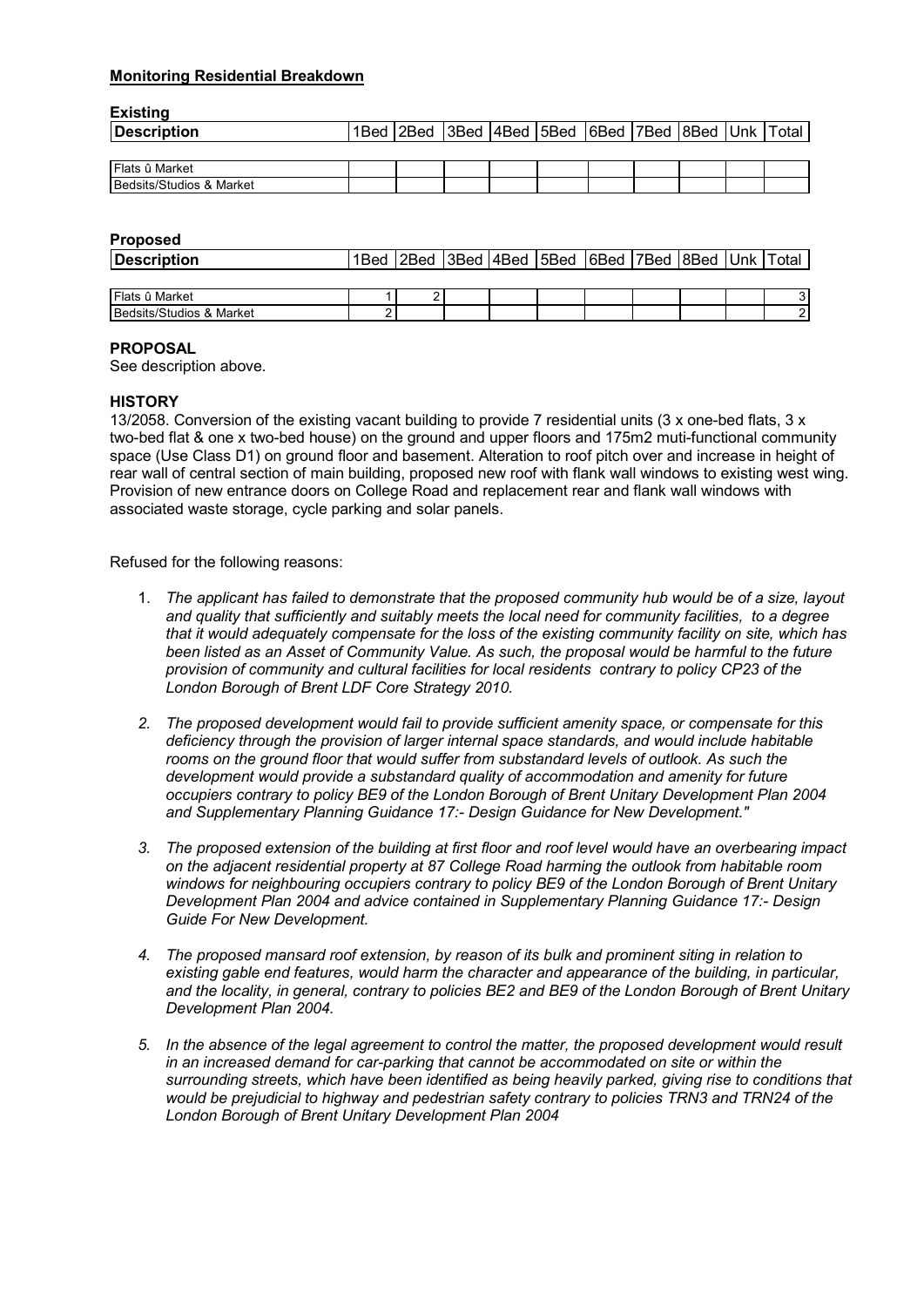# **POLICY CONSIDERATIONS**

The following planning policies and guidance are considered to be of particular relevance to the determination of the current application.

## **National Planning Policy Framework 2012**

The National Planning Policy Framework (NPPF) was published on 27 March 2012 and replaces Planning Policy Guidance and Planning Policy Statements with immediate effect. Its includes a presumption in favour of sustainable development in both plan making and decision making. It is considered that the saved policies referred to in the adopted UDP and Core Strategy are in conformity with the NPPF and are still relevant. The NPPF states that good quality design and a good standard of amenity for existing and future occupants of land and buildings are required.

Accordingly, the policies contained within the adopted SPG's, London Borough of Brent Unitary Development Plan 2004 and Core Strategy 2010 carry considerable weight in the determination of planning applications and appeals.

## **London Plan 2011**

- 3.5 Quality and Design of Housing Developments
- 3.8 Housing Choice
- 3.16 Protection and enhancement of Social Infrastructure
- 7.1 Building London's Neighbourhoods and Communities
- 7.2 An Inclusive Environment
- 7.3 Designing out Crime
- 7.4 Local Character
- 7.5 Public Realm
- 7.6 Architecture
- 8.2 Planning Obligations

## **Core Strategy 2010**

- CP2 Housing Growth
- CP14 Public Transport Improvements
- CP15 Infrastructure to Support Development
- CP17 Protecting and Enhancing the Suburban Character of Brent
- CP18 Protection and Enhancement of Open Space, Sports and Biodiversity
- CP21 A Balanced Housing Stock
- CP23 Protection of existing and provision of new Community and Cultural Facilities

#### **UDP 2004**

- BE2 Townscape: Local Context and Character<br>BE3 Urban Structure: Space & Movement
- Urban Structure: Space & Movement
- BE4 Access for Disabled People
- BE5 Urban Clarity& Safety
- BE6 Public Realm: Landscape Design
- BE7 Public Realm: Streetscape
- BE9 Architectural Quality
- H12 Residential Quality Layout Considerations
- H18 Quality of Flat Conversions
- TRN3 Environmental Impact of Traffic
- TRN11 The London Cycle Network
- TRN22 Parking Standards Non-residential Developments
- TRN23 Parking Standards Residential Developments
- TRN34 Servicing in New Development

#### **SPG17: 'Design Guide for New Development'**

#### **CONSULTATION Public Consultation**

The application has been subject to widespread public consultation. Consultation letters were sent out to 1336 addresses in the local area on 21 March 2014, 8 site notices were installed on the streets neighbouring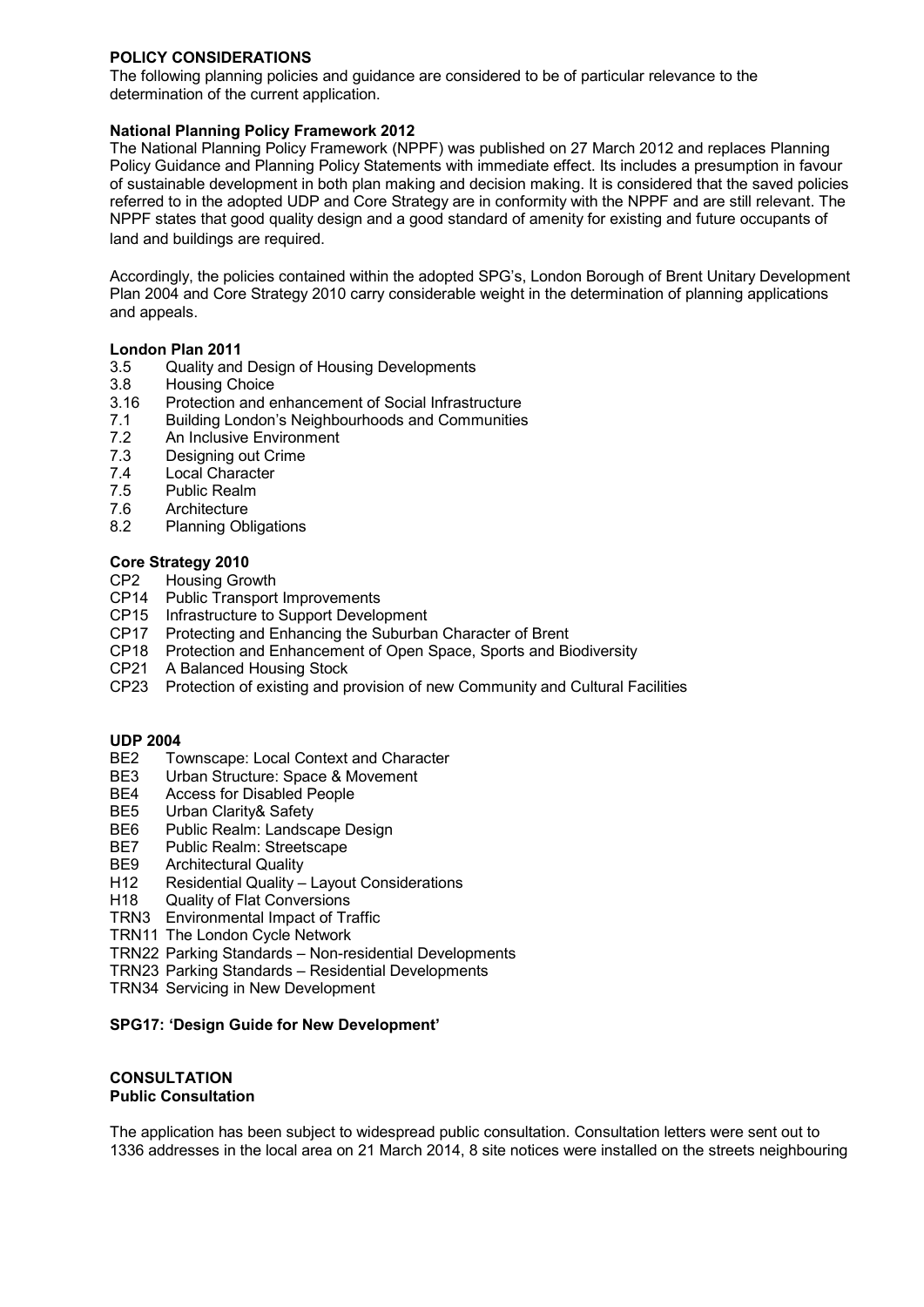the subject property on the 7 April 2014 and the application was advertised in the local press on 17 April 2014. Local politicians and local community groups were also consulted on the planning application.

There has been a significant response to the consultation. So far, in total, 483 representation in support of the proposal have been received, 14 objections and one petition with 1 general comment have been received from members of the public in relation to the proposed development.

Representations have also been received from a number of local Councillors as follows:-

- · Cllr Shaw (Brondesbury Park) Support
- community space being used as a library
- Friends of Kensal Library are tenants of the community space
- Cllr Hector (Kensal Green) Support subject to:
- increase in D1 space and reducstion in the number of flats
- Friends of Kensal Library are tenants of the community space
- The D1 space having an entrance through the main entrance.
- Cllr Denselow (Queen's Park) Support subject to:
- community space being used as a library
- Friends of Kensal Library are tenants of the community space
- · Cllr Jones (Willesden Green) Support
- community space being used as a library
- Friends of Kensal Library are tenants of the community space
- Former Cllr Cheese (Brondesbury Park) Support
- community space being used as a library
- Friends of Kensal Library are tenants of the community space
- The D1 space having an entrance through the main entrance.

**Friends of Kensal Rise Library (FKRL**) consider that a community use of the proposed space of 186sqm, while restrictive, is viable. They state that they have a Business Plan and the necessary skills and experience - from within the Trustees and the wider community - for the operation of the space as a community space and library. It would be the objective of FKRL to use the space allocated for a community library, as per its charitable objectives:

 "*To advance public education by running and/pr assisting in the running of a library at Bathurst Gardens, Kensal Rise, London, NW10 5JA, for the benefit of the reidents of the London Borough of Brent.*

They also believe that there is widespread support within the community for local provision of library and community space. They have been involved in negotiations with the applicant and All Souls College and are supporting the proposal after being guaranteed that the Friends are the preferred putative tenants of the College and the developer of the dedicated space. The agreement betwee FKRL, All Souls College and the development, and the planning application contain a significantly increase amount, and improved quality, of space for community use than that which was designated in the unsuccessful planning application of last year.

They have further emphasised their concern that FKRL should be the tenants of the community space and that the Asset of Community Value legislation and regulations would allow for them to be named as the actual tenant rather than the preferred.

**All Souls College** have provided comments confirming that the College's intention has always been to see library services continue to be provided from the site. They have confirmed that the College will be allocated the community space , and althoug a sub-lease has yet to be negotiated, it is the College's intention to let the space to FKRL. They also confirm that they do not see a problems with the principles by which the space shall be let as set out in the applicants planning documents.

**Kensal Rise Residents Association** have provided the following comments:

1). We support the position of FKRL in their support of the current application

2). We support the current planning application on the proviso that it provides the best achievable outcome whereby FKRL will be the tenants of the proposed D1 ground floor space for the long term (Inasmuch as Brent Council Planning team are able to achieve this within their own powers).

3). We support the application providing the building remains accessible to the community for the lifetime of the proposed 999 year lease

We request that the section 106 agreement will ensure (as far as is achievable) that the building remains in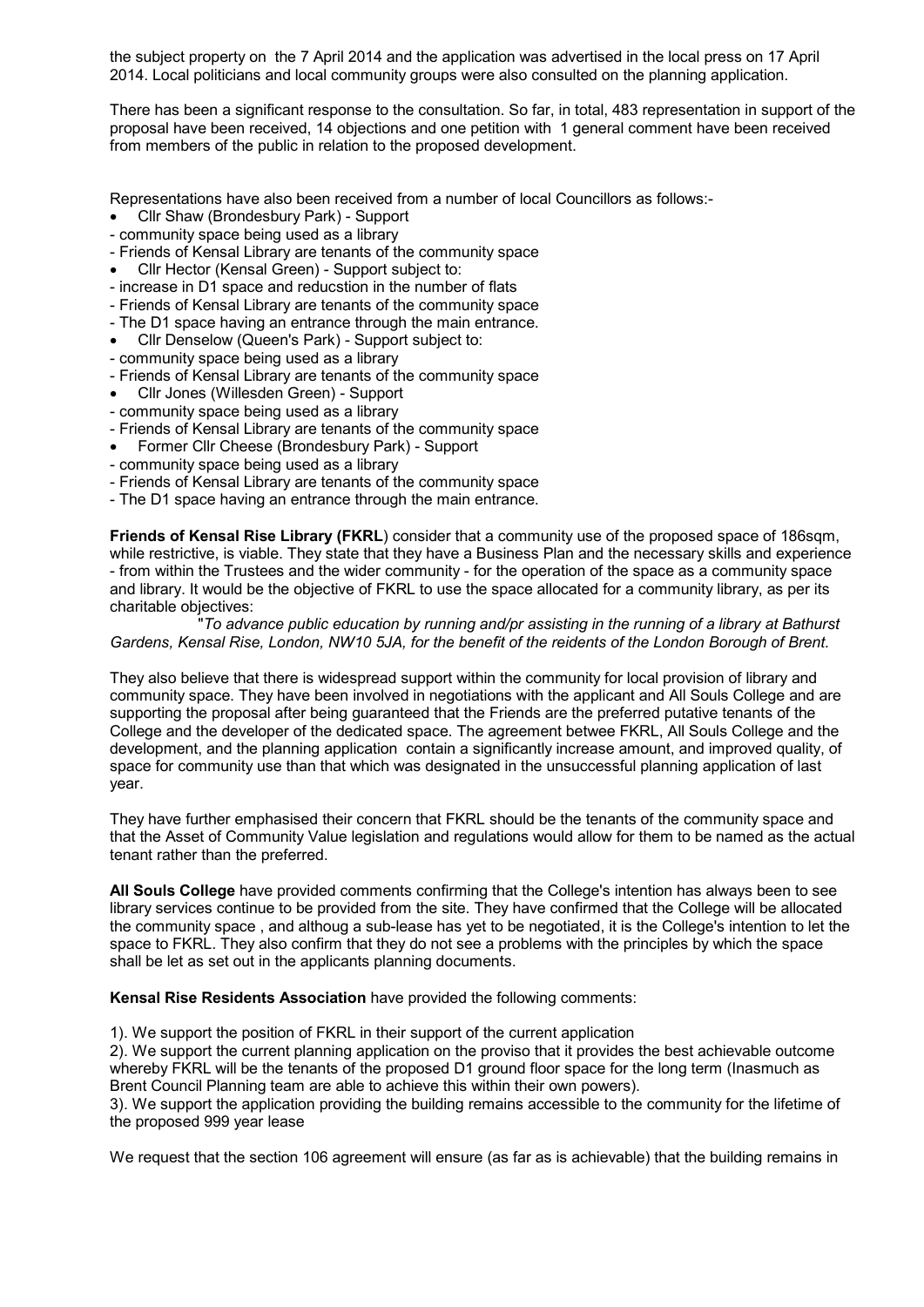## **Public Letters of Support**

Those in support of the application have written on the basis that:

- The D1 community library and space is provided
- Friends of Kensal Library are the tenants of the space
- The entrance to the D1 space is revised so that those using the facility can access it throught the main entrance.

## **Representations in objection**

In summary the concerns of the objectors relate to the following issues:-

Community Use:

- 1. The proposed use of the building would harm the status of the building as an Asset of Community Value.
- 2. There will be a loss of community space and civic amenity in an area where these facilities are already lacking.
- 3. The loss of community facility is not offset by the provision of new homes
- 4. The proposed community hub is insufficient, unsuitable and impractical for meeting community needs.
- 5. The development would harm local employment as a facility which could be used for social enterprise or to developed skills would be lost.
- 6. Arrangements for the future ownership of the community space are unclear.
- 7. The applicant has failed to consult the local community in developing the proposals for the community hub
- 8. The entrance to the community space is too small and should be through the main residential entrance.
- 9. The application should be referred to the secretary of state for clarification on changes to planning legislation in relation to community use

## Residential Accommodation

- 10. The quantum of residential development with no outside space is an overdevelopment of the site
- 11. The development will increase parking and traffic problems within the locality of the site.
- 12. The development does not provide adequate facilities for the storage of refuse/recycling and bicycles.

## Building Alterations

- 13. The development would harm the character and appearance of the building
- 14. The development will harm both the external and internal character of a locally listed building

#### **Other**

15. There has been inadequate consultation on the planning application.

## **Petition**

A petition with 288 signatories has been received. This is addressed to Brent Council and requests that Brent

"Prohibit Change of USE for Assest of Community Value (ACV) so they are able to be actively used and enjoyed by Brent locals rather than threatened with closure, or left by private developerts.

Brent Council must urgently create guidelines to protect ACV and mandate community access so that current listed assets are not at risk."

## **Internal Consultation**

Transportation Unit - No objections subject to a Section 106 Legal Agreement confirming that the residential dwellings shall all be entirely car-free, removing the rights of future occupiers to obtain residents parking permits, in order to comply with Policy TRN23 of the UDP-2004. A condition requiring the provision of secure, covered cycle parking spaces at ground floor level is also requested, to comply with PS16 standards.

Urban Design - No objections to the principle of development. Further details of community entrance and front balcony details will be required.

## **Committee Site Visit on Saturday 14th June 2014- Members Concerns**

As explained above, this application was deferred from the June 2014 Planning Committee, but this deferral occured at thje meeting itslef meaning that Members still had the opportunity to visit the application site on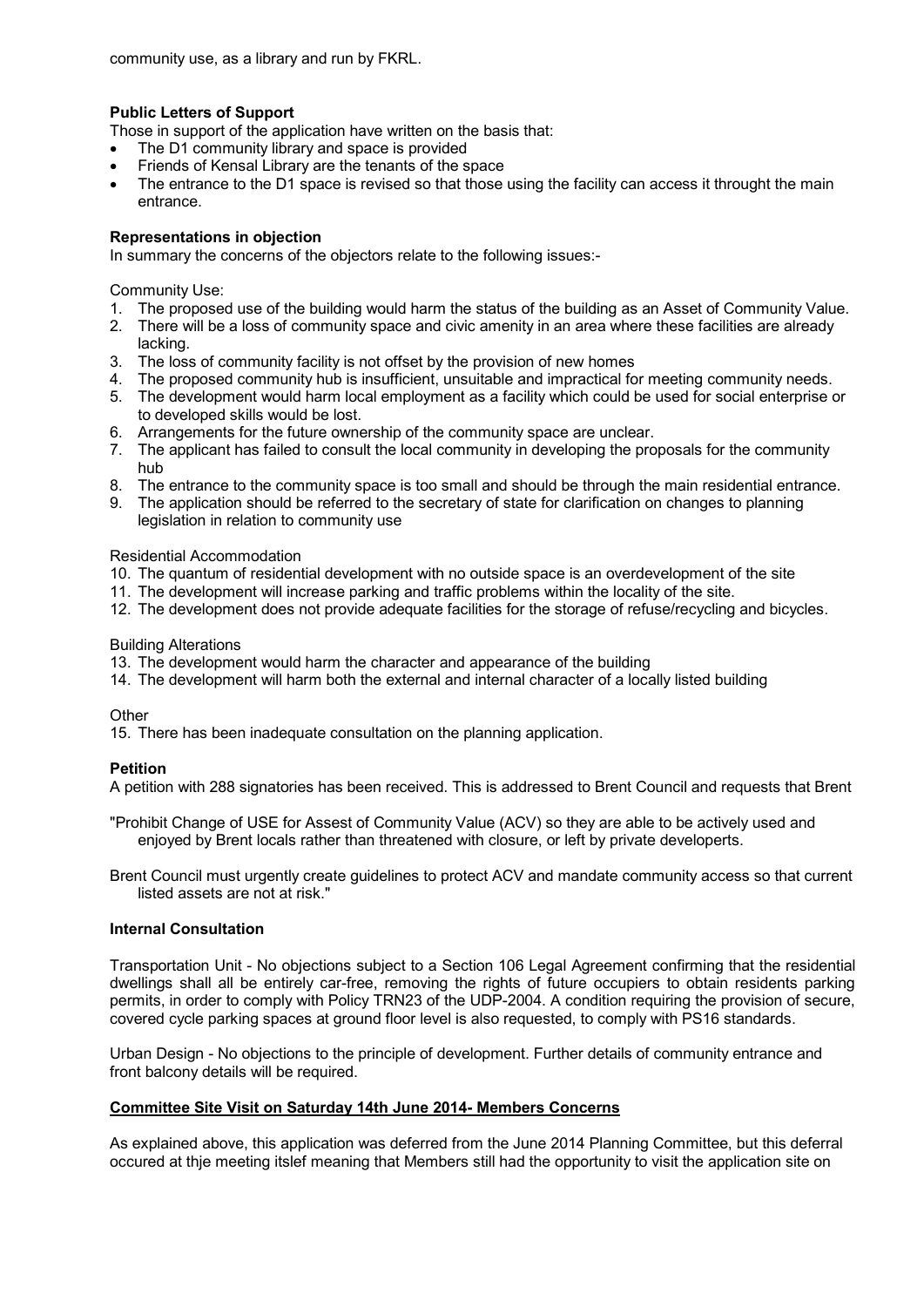the preceding Saturday. The points raised at the visit were covered in a Supplementary report to Councillors and, for the avoidance of doubt, this report is set out in full below.

"*At the site visit Committee Members raised issues in relation to the following matters:*

- The location of the refuse and recycling store for community use in the basement
- · *The layout and provision of fittings for proposed community use*
- · *The scope for providing a wider, automatic entrance to the community space with internal lobby.*
- · *Hours of use and protection of amenity of prospective and neighbouring residents.*
- · *The design and appearance of entrance and signage.*

*The location of the refuse and recycling store is discussed in paragraph 30.*

*The applicants have submitted an indicative layout for the proposed fit out of the community space and have confirmed that they will work with the lessee to provide the shell, core and fixtures (toilet/sink) and internal structures as shown on the layout through the section 106 agreement.*

*The proposed entrance has a sufficient width to comply with DDA legislation as set out in the main report. There is scope for a wider door and one with automatic opening, but it is considered that this is not required in this instance and could result in an additional unnecessary service charge for its maintenance. The proposed development could accommodate an internal lobby for the community space, however, this is not a planning requirement and would result in a loss of community floor space. As a result, it has not been sought as an amendment here.*

*Condition 3 relates to the hours of use for the community space and these have been agreed with the applicant. Condition 10 requires the submission and approval of details of insulation for the flats and Condition 12 has been included to prevent use of amplified sound systems. These conditions are considered to provide protection for amenity of prospective residents and existing neighbours while not being unduly restrictive on the proposed community use.*

*The applicants have submitted indicative details of the proposed entrance door, design detailing and signage. However, at this stage these have not been agreed and condition 11 has requested revised details of the entrance and signage prior to works commencement of use.*

#### *Committee Site Visit - Residents Concerns*

*At the site visit local residents raised issues in relation to the following:*

- · *Increased parking demand*
- · *Increase in population density*
- · *Unauthorised hoarding*
- · *why rep from FKRL not invited inside*
- · *lack of local community uses and space*
- · *why aren't entrances shared*
- · *will flats be rented or F/H*
- · *Is cycle parking sufficient*

*Dealing with these points:*

- · *Parking provision is addressed in paragraphs 27 and 28 of the "Remarks" section of the main report.*
- · *The proposed development will result in the provision of 5 additional units providing 7 additional bedrooms. This will not have a significant impact on local population density.*
- The Hoarding is addressed in paragraph 42 of the main remarks section.
- · *Access to the site is controlled by the applicant. They made the decisions relating to the visit at the weekend.*
- · *This is addressed in paragraphs 10 and 11 of the main remarks section.*
- · *The applicants have proposed two separate entrances. There is no requirement for them to be shared.*
- · *The tenure for the flats is not a consideration for this application.*
- · *Highways Officers have confirmed that cycle parking is sufficient.*

#### *Comments from Newly Elected Councillor (submitted prior to election).*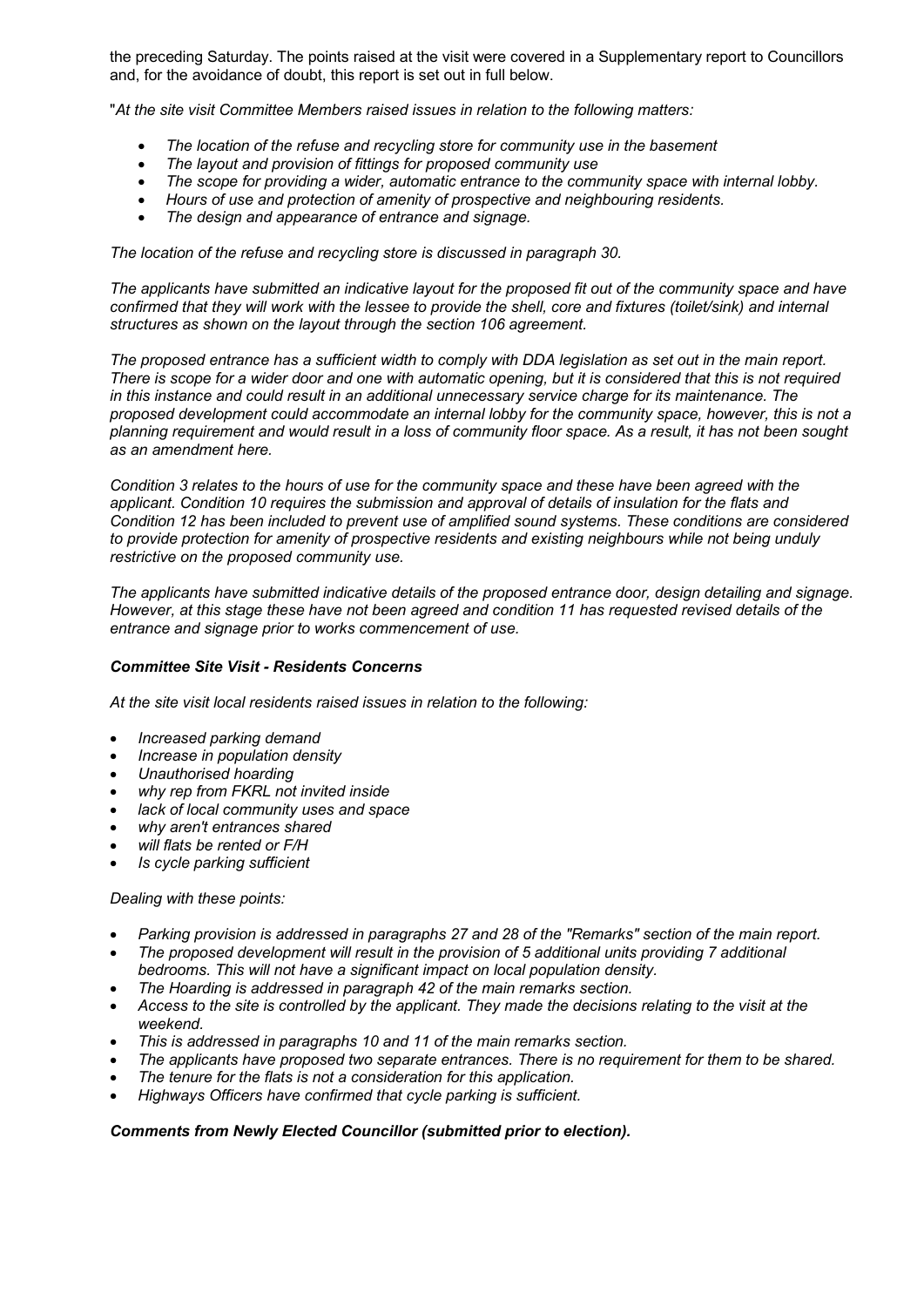*Councillor Filson provided written comments on the proposed development prior to his election as a local councillor. These comments related to the following matters:*

- · *Bin Storage Arrangements*
- · *Communal Roof Terrace*
- · *Emergency Exits*
- · *Lift*
- · *Bicycle Storage*
- · *Sound Insulation*
- · *Internal Design Features*
- · *Mark Twain plaque.*

*Dealing with the points raised:*

- · *The bin store provision for the residential accommodation is in line with current standards. A condition has been attached requiring details of management arrangement to move bins to and from store on collection day. Matters such as ventilation and fire safety will be addressed by building regulations.*
- · *The communal roof terrace will be accessible to all proposed residents as communal amenity space. It would not be reasonable, or necessary, to control its use or hours of use.*
- · *Officers have reviewed the proposals with Council Building Control Officers who have confirmed that the emergency exits are sufficient for a community use of this size. They will be formally considered at the building regulations stage.*
- · *The lift size and doors are sufficient to allow access for bins or a bicycle.*
- · *The proposed bike storage both internal and external is in accordance with Highways standards.*
- · *A condition has been attached requiring detail of the proposed sound insulation to ensure that there is not detrimental impact on the amenity of prospective residents.*
- · *The applicants have confirmed in their Design and Access Statement that they have sought to preserve the existing layouts, structural walls and design features where possible. It should also be noted that a request to list the structure was turned down by English Heritage due to the loss of many of the original internal features.*
- · *The Council's Operational Director Property & Projects has indicated that the plaque was moved to archive when it was removed from the building.*

#### **REMARKS Main Considerations**

- *1.* This planning application was deferred from the Planning Committee meeting on 17 June 2014 to allow for Members to seek advice in relation to the investigation into alleged fraudulent representations submitted at the tiem of the first planning application on the site that was previously refused at the Council's Planning Committee on 18 September 2014. The current proposal is a revised application from that which was refused in 2013. The revisions that have been made are set out in paragraph 4 below.
- 2. The proposed development would involve the conversion of the vacant building, most recently used as a library(Use Class D1), into 186sqm of community space (Use Class D1) and five self-contained flats. It also seeks consent for the existing hoardings which currently surround the site. It is considered that the main planning consideration in relation to the determination of the application are:-
	- · Whether sufficient mitigation is provided for any loss of community or cultural facilities
	- · Whether the proposed residential units provide an acceptable quality of residential accommodation and amenity for future occupiers.
	- · Whether any proposed alterations to the existing building and its surroundings are in keeping with the character and appearance of the existing building and surrounding streetscene and whether they would have an acceptable impact on the amenity of adjoining residents
	- · Whether the proposed development would have an acceptable impact on local highways and parking conditions
	- Whether the existing temporary hoardings are acceptable
- 3. The above is a summary of the main planning considerations affecting the current proposal. The application should be determined in accordance with the development plan and any other material planning considerations as set out in this report.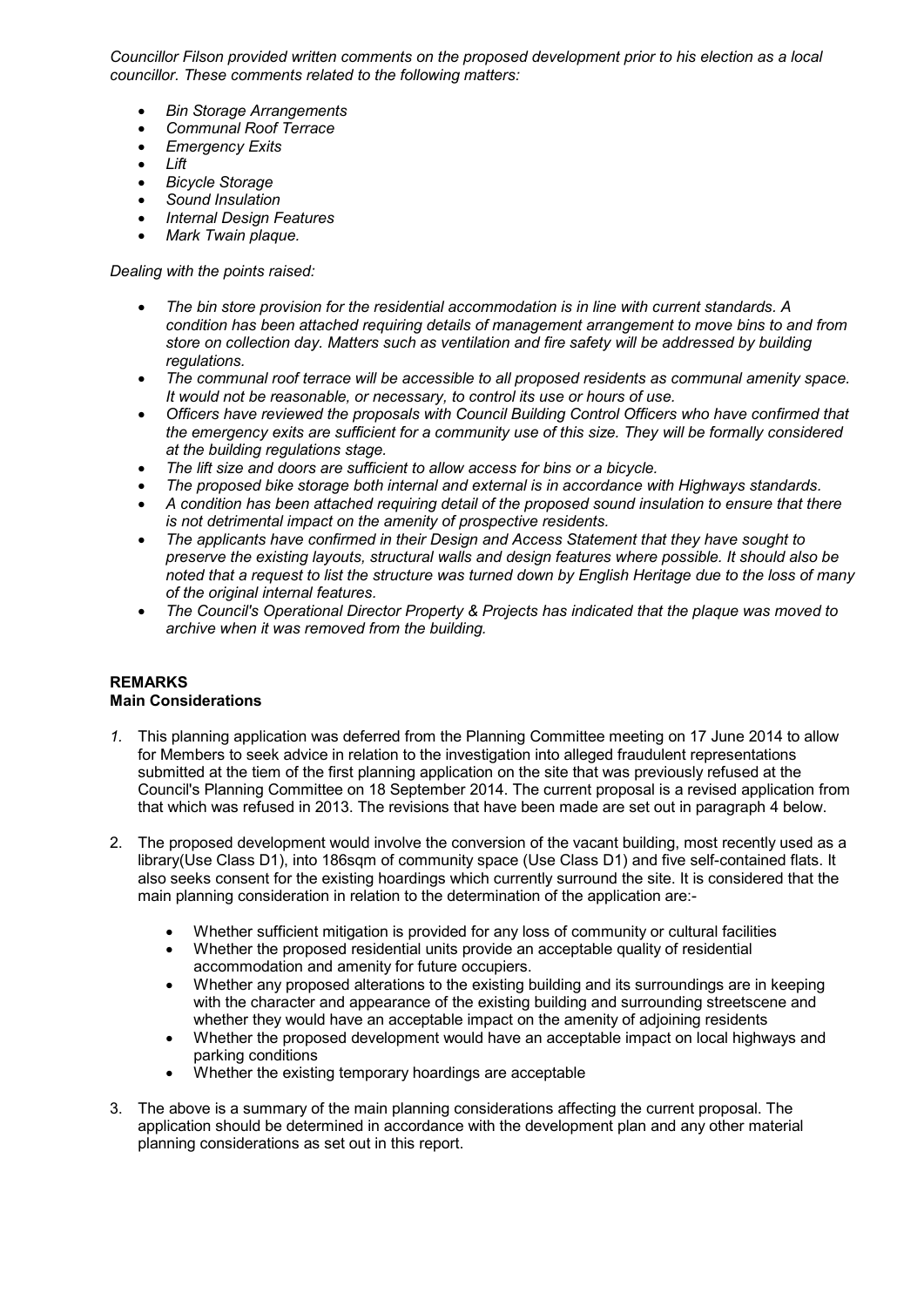## **Amendments Since Previous Refusal**

4. The main alterations to the proposed development since the previous refusal are as follows:

## **Community Space**

- The total floor space has been increased from 176sqm to 186sqm.
- The community floor space is situated solely on the ground floor (except for waste storage which is in the basement).
- The entrance to the community floor space is throught a proposed entrance in the chimney breast onto Bathurst Gardens and not from College Road as previously proposed.
- · Further details of community consultation, existing community space availability in the local area and the management of the community space have been provided.
- Indicative examples of the proposed layout and a matrix of uses drawn up inconjunction with the FKRL group have been provided

## **Residential**

- The numer of residential units proposed has decreased from 7 units to 5.
- The the size and layout of the proposed units have been all +10% above the minimum floor space standards for their respective unit sizes.
- A roof terrace is proposed at the second floor level fronting onto Bathurst Gardens.
- Alterations to roof on Bathurst Gardens front but not to rear.
- The height of the west wing is retained as existing.

## **Replacement of Community Facilities**

- 5. The existing building has been vacant since the former use of the building as a public library ceased in 2011. The cessation of the former use was as a result of the Council's Library Transformation Project. The applicant states in their submission that through this process, adequate mitigation has already been provided, in the form of new and improved library facilities, to justify the loss of the existing building. The Library Transformation Project does provide a comprehensive and efficient library service in the borough. Whilst the Council's library use has ceased, the building remains capable of being used to meet other wider community needs and therefore sufficient mitigation would need to be provided if the loss of the community use is to be supported.
- 6. In terms of local demand for community facilities it is important to note that in December 2012 the building was listed, at the request of the Friends of Kensal Rise Library, as an Asset of Community Value under provisions contained in the Localism Act 2011 ("The Act"). This listing is designed to support the community right to bid by requiring the owner of the asset to provide sufficient time to community groups to prepare and submit a bid, if they wish, should the owner of the asset decide to dispose of the asset. Whilst ultimately this listing cannot prevent the owner selling the asset to whom ever they want, at whatever price they want, it does offer an opportunity for community groups to make a bid for the asset in advance of any agreement to sell to a third party. This process also applies for all non-residential parts of a proposed development which will be sold or leased as the ACV listing remains for all areas of non-residential floor space. Residential uses cannot be subject of an ACV listing.
- 7. The Department for Communities and Local Government has produced non-statutory guidance on the Community Right to Bid. Paragraph 2.20 sets out that "the fact that the site is listed may affect planning decisions - it is open to the Local Planning Authority to decide whether listing as an asset of community value is a material consideration if an application for change of use is submitted, considering all the circumstances of the case." Whilst regard must be had to the development plan in the determination of the application it is considered that in this case the fact that the building is listed as a Asset of Community value is also a material planning consideration as it reasonably demonstrates that there is a local demand for community facilities within the locality and in particular a demand that those facilities should be provided on the subject site.
- 8. The listing as an Asset of Community Value is also relevant in this particular case as a partial change of use to residential is proposed. Residential uses are normally exempt from being listed as Assets of Community Value and therefore, if permission were to be granted, this would have an impact on the extent of the current listing.
- 9. The existing building has a gross internal floor area (GIA) of 612m<sup>2</sup> (543sqm NIA) arranged over 3 floors. Under its previous use the ground floor acted as the main reading room and reception area, with ancillary staff areas and storage space on the first floor and storage on the second floor. The ground floor of the property has a floor area of approximately 276sqm (GIA).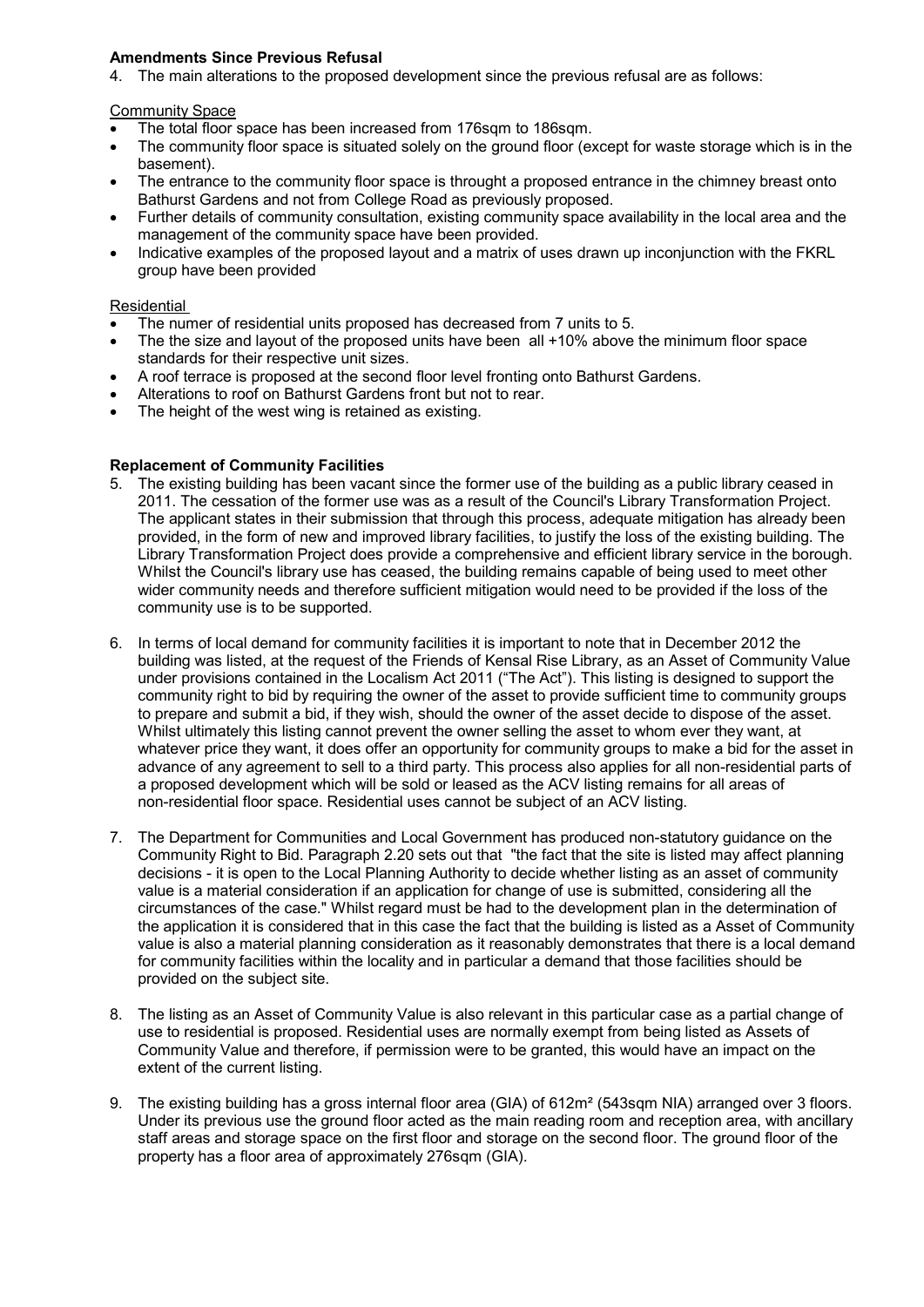- 10. The revised proposal would involve the formation of a D1 use of 186sqm (GIA) which would occupy most of the ground floor of the building. In terms of the proposed area this is 10sqm more than the previous proposal and while such an increase would not appear to be significant in terms of area the quality and useability of the space is a significant improvement on the previous proposal as it is all provided on the groundfloor level and is arranged in a manner which supports the flexible use of this space for a variety of different users.
- 11. The applicants have prepared a statement of community involvement which sets out the level of consultation they have undertaken with the local community since the previous refusal. This has included an initial consultation with FoKRL in October 2013, open public consultation in November 2013, a follow up workshop with FKRL in December 2013. They have also highlighted the alterations that have been made to address the concerns raised.
- 12. The applicants have provided plans showing how the groundfloor could be laid out. The space is accessed from a new entrance which is to be provided from Bathurst Gardens through the existing chimney breast. This will be provided with a ramped access from the corner of Bathurst Gardens and College Road. This space will be Disability Discrimination Act (DDA) compliant. The indicative floor layouts show a main open plan space, which could be used as a traditional library space with book shelves, desks, seating area and main front desk in the east wing of the groundfloor. The west wing of the groundfloor, which is access via a corridor at the rear, could then be laid out with two meeting rooms, toilets and storage area. These plans have been developed in conjunction with FKRL following consultation events.
- 13. The applicants in consultation with FKRL have also provided a use matrix and indicative layouts showing how a range of community uses could be accommodated at different times during the course of a normal week. The layout including the provision of desks, bookshelves, meeting rooms and storage would allow for uses such as book lending, IT services, studying, language classes, childrens/toddler story time and other community uses throughout the week.
- 14. To ensure that the community space is accessible to the local community the applicants have provided information as to how the space will be managed and how the end user will be determined. The applicants have confirmed that the community space will be provided in shell and core including toilets, sinks and storage space with the responsibility of fitting out the accommodation falling to the future occupants. The future occupants will also be obliged to meet a reasonable service charge for use and maintenance of storage space and lift which will be in the form of an annual charge. The applicants have suggested that this is likey to be in the region of £2500.
- 15. The space is accessed from a new entrance which is to be provided from Bathurst Gardens through the existing chimney. This will be provided with a ramped access from the corner of Bathurst Gardens and College Road. This space will be DDA compliant.
- 16. The applicant has advised the Council that it has entered into contractual obligationsto lease the space back to All Souls College while the freehold for the building will be retained by the applicant. The applicant in conjunction with All Souls College will determine who the future occupants following a bidding process in which all interested parties can bid to occupy the space. The space will then be let in accordance with the following terms and conditions:
	- The space will be offered to a single lessee on a peppercorn rent in perpetuity
	- A reasonable service charge wll be applied to maintain the communal/entrance area including repairs to building.
	- Minimum hours of operation will be required to ensure that the maximum range of uses, as identified in the use matrix, are provided throughout the week.
	- The lessee must be responsible for and operate the D1 space in the interest of the local community and not limited to any specific interest group (e.g. not exclusive religious and/or other groups).
	- Use of the facility will be limited to D1 uses only, as defined by the T&CP Use Classes Order.
	- No operation should be for profit generation or related to business use/business; all funds generated by the operator will remain within the organisation to enhance its services and allow the provision of additional community services.
	- The proposed uses should not cause nuisance to the flats above, or other adjoining neighbours (no excessive noise, traffic generation, late night/early morning activity etc).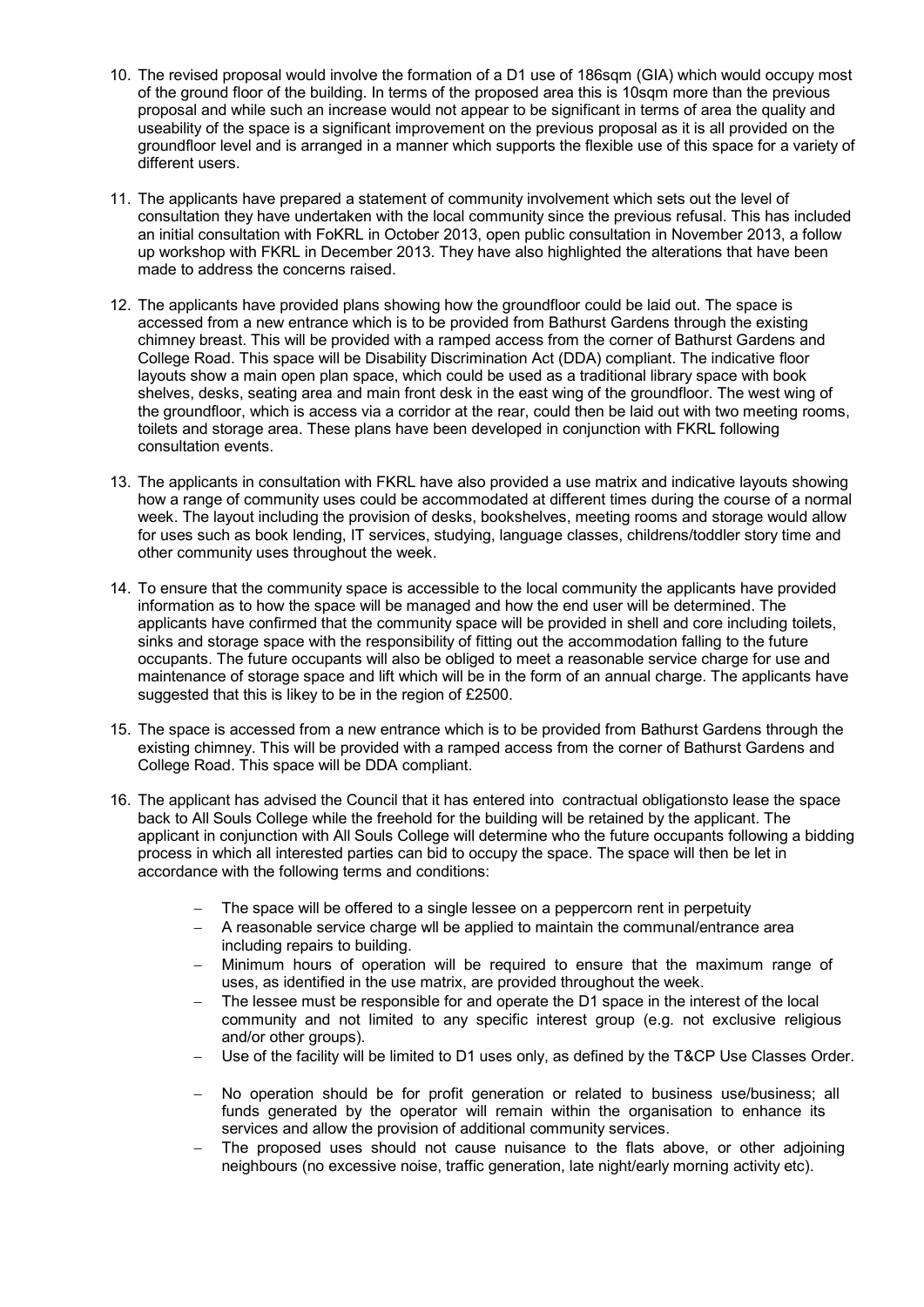- 17. All Souls College have confirmed that it is their intention to see library services continue to be provided from the site. A sub-lease has yet to be negotiated and agreed but it is the intention of the College to let the space to Friends of Kensal Library at a peppercorn rate for a very long period.
- 18. The proposed alterations and additional information provided have shown that the proposed community floor space is of a size and layout which could sufficiently and suitably meet the needs of local community to compensate for the loss of the existing facility. The most recent use of the Groundfloor as a library use ceased almost two years ago. However this facility was open to all members of the local community. The applicants have proposed use of a management agreement through section 106 to establish the principles of how the D1 community space will be provided tfor the benefit of the loca community.
- 19. The majority of letters of support have been submitted on the basis that the community use is let to the Friends of Kensal Rise Library. It is not within the powers of planning to specify an end user of the proposed facility and therefore this cannot be secured through the current planning. However the applicants have specified in the planning submission documents and All Souls College have confirmed that FKRL are the intended tenant of the community space.
- 20. The Council have proposed appropriately worded conditions and section 106 Heads of Terms in order to secure the provision of the community space for use by the local community.

#### **Quality of Residential Accommodation**

- *21.* The proposed residential accommodation will be provided in the form of five self-contained flats 3 x 1-bedroom and 2 x 2-bedroom. The flats would be arranged over the three floors. On the ground floor one one-bedroom flat/duplex is proposed in the space that forms part of the annexe extension to the original building. The remaining four flats are proposed on the upper floors of the main building. The main access to the flats will be from the existing main entrance Bathurst Gardens.
- 22. On the first floor level there are three self-contained flats (2 x studio and 1 x 2-bed) accessed from a central core. The further 2-bed flat is situated on the second floor.
- 23. In terms of the internal space standards set out in the Mayor's Housing SPD, the minimum standards are generally met as set out in the table below.

| Flat No. | Unit Type    | Unit Size (Sqm) | London Plan Minimum Standard Amenity Space (sqm) |    |
|----------|--------------|-----------------|--------------------------------------------------|----|
| 2.03     | 1bed 2person | 75.7            | 50                                               | 20 |
| 2.02     | Studio       | 50.3            | 38                                               |    |
| 1.01     | Studio       | 60.69           | 38                                               |    |
| 2.01     | 2bed 4person | 99.35           |                                                  |    |
| 5        | 2bed 4person | 92              |                                                  |    |

- 24. In terms of external amenity space there is a small space at the ground floor level which has been allocated to the groundfloor residential unit. This unit would meet the 20sqm required by SPG 17. The residential units within the main building would have access to a communal roof terrace at the second floor level fronting onto Bathurst Gardens. This space would have an area of 14sqm. Therefore the proposed units would fall short of the 20sqm normally required. However as the proposed residential flats are all above and in most cases signficantly above minimum floor space standards this can be considered as suitable mitigation on a site where external space is limited.
- 25. The layouts of the proposed flats have been altered so as to ensure that all habitable rooms have suitable levels of daylight, sunlight, outlook and privacy. Most of the habitable room windows are on the east and south elevations fronting onto College Road and Bathurst Gardens. As such these units will have suitable levels of daylight, sunlight, outlook and privacy. There are two facing bedroom windows between unit 2.01 and 2.03 which would not comply with the 20m separation distance proposed in SPG17. To ensure that these rooms have sufficient privacy levels the applicants proposed to install partially frosted glazing. This is considered to be acceptable in this instance.
- 26. Overall, it is considered that the proposed development provides an acceptable quality of residential accommodation for prospective residents.

#### **Transport, Parking and Servicing**

27. The subject site is located in an area where the surrounding streets have been identified as being heavily parked and, as such, no further demand for on-street parking can be accommodated without giving rise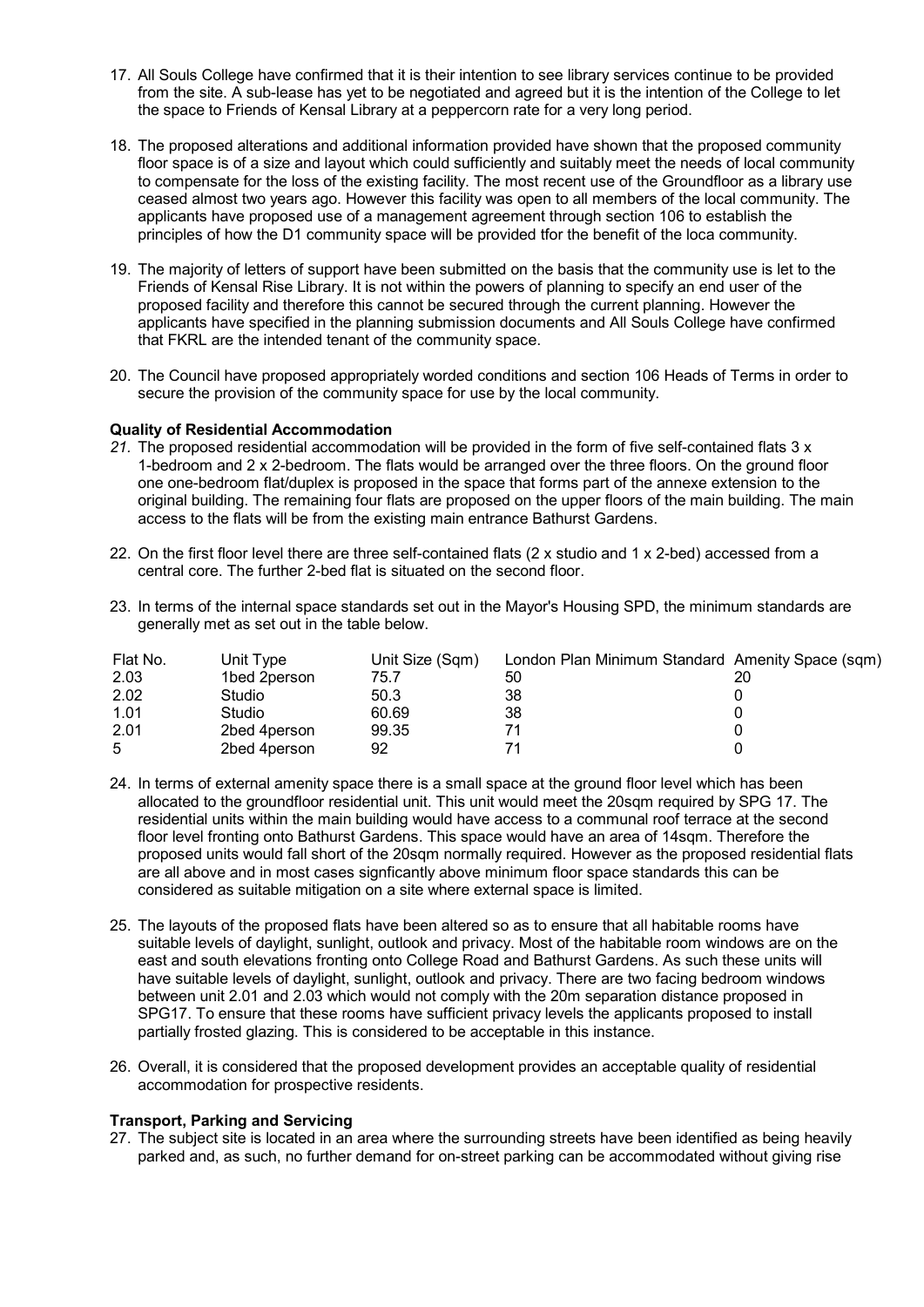to conditions that could prejudice highway and pedestrian safety. No on site parking is proposed and it does not appear that it would be practical to do so. The proposed development would significantly increase the parking standard for the site, by 4.5 spaces, and therefore, without mitigation, this would be unacceptable in this location. However, the site does benefit from very good access to public transport facilities (PTAL4) and the site is located within a controlled parking zone and therefore a 'permit-free' agreement would be appropriate in this case. This would prevent future occupiers of the development from obtaining residents parking permits thus negating any impact on parking congestion within the locality of the site. The applicants have agreed to this in principle.

- 28. The proposed community space would have similar parking and servicing standards to the former use of the building and therefore the transport impact of this facility would be likely to be comparable to the previous use when it was in operation.
- 29. Cycle storage for the residential units is proposed within a basement store. This is not considered to be particularly convenient as residents would be required to carry their cycles to and from the basement level. The applicants have confirmed that they will have access to the lift which would allow them to do this without having to use the stairs. The community use will also have access to the lift and the groundfloor storage and waste storage space.
- 30. Refuse storage areas have been indicated inside of the building at the newly created basement level. The refuse bins will have to be moved to the street on collection day and returned on the same day following collection to ensure that they do not create additional clutter within the street scene. There has been some discussion, including at the June Planning Committee, about the fact that situating the refuse storage within the basement would add a significant service charge for the prospective tenants of the community space and that in these circumstances the idea of considering locating the waste storage at groundfloor level should be explored. Officers considered that it should be possible to accommodate such provision within the ground floor space. However, representatives of FKRL have expressed a view that storage within the basement is preferable to losing space allocated to the community use at the groundfloor level. As a result, this application is to be considered here on the basis that the originally proposed arrangements, utilising the basement space, are taken forward. Should a future occupant of the space wish to change this arrangement they would have to negotiate a separate arrangement with the freeholder. Whilst the locations of the stores are acceptable from a collection perspective, further details of the management of this space will be required to ensure that refuse is collected and bins do not create additional clutter within the streetscene. Full details of the storage spaces and the waste management strategy will be sought by condition.

#### **Character and Appearance**

- *31.* The existing building was built in 1900 in a late Victorian Elizabethan Revival Style. The frontage on Bathurst Gardens has three front gables constructed in red brick. The main entrance is situated on the Bathurst Garden frontage and is defined by a pediment supported by a pair of Ionic columns. There are also prominent timber framed leaded glass casement windows on both the Bathurst Gardens and College Road elevations. The roof is hipped with strong gable features on Bathurst Garden The roof is constructed of slate. The building is a distinctive building within the local streetscene given its size and location on the corner of a prominent junction, adjacent to the smaller two-storey terraced properties on Bathurst Gardens and College Road. Whilst the building is clearly of architectural merit, there is no record of the building being Listed, either statutorily or locally.
- 32. In terms of proposed external alterations, the most significant alterations include the provision of a roof terrace at the second floor level fronting onto Bathurst Gardens and the installation of an entrance to the community space at the groundfloor level. The installation of the proposed roof terrace on Bathurst Gardens will involve removing the existing front roof plane between the two front gables and replacing it with full height glazed doors which will be flush with the ridgeline of the building. The proposed terrace will have an area of approximately 14sqm and will have a glazed balustrade to the front. The proposed alterations will have a limited visual impact from the main streetscene and will be subservient to the prominent front gables within the streetscene.
- 33. The proposed front entrance for the community use is through the redundant chimney breast on Bathurst Gardens. The main entrance on this elevation will be retained for the proposed residential uses on the upper floor. The applicants have provided some images and plans of the proposed entrance to show that it will be an elegant and visually unobtrusive intervention in the street frontage. The proposed entrance will be defined by a projecting metal canopy attached to the chimney breast and this could be supplemented by a slender sign to the side highlighting the entrance point. The access from the main street is from a ramp on the corner of College Road and Bathrust Gardens sloping up to the community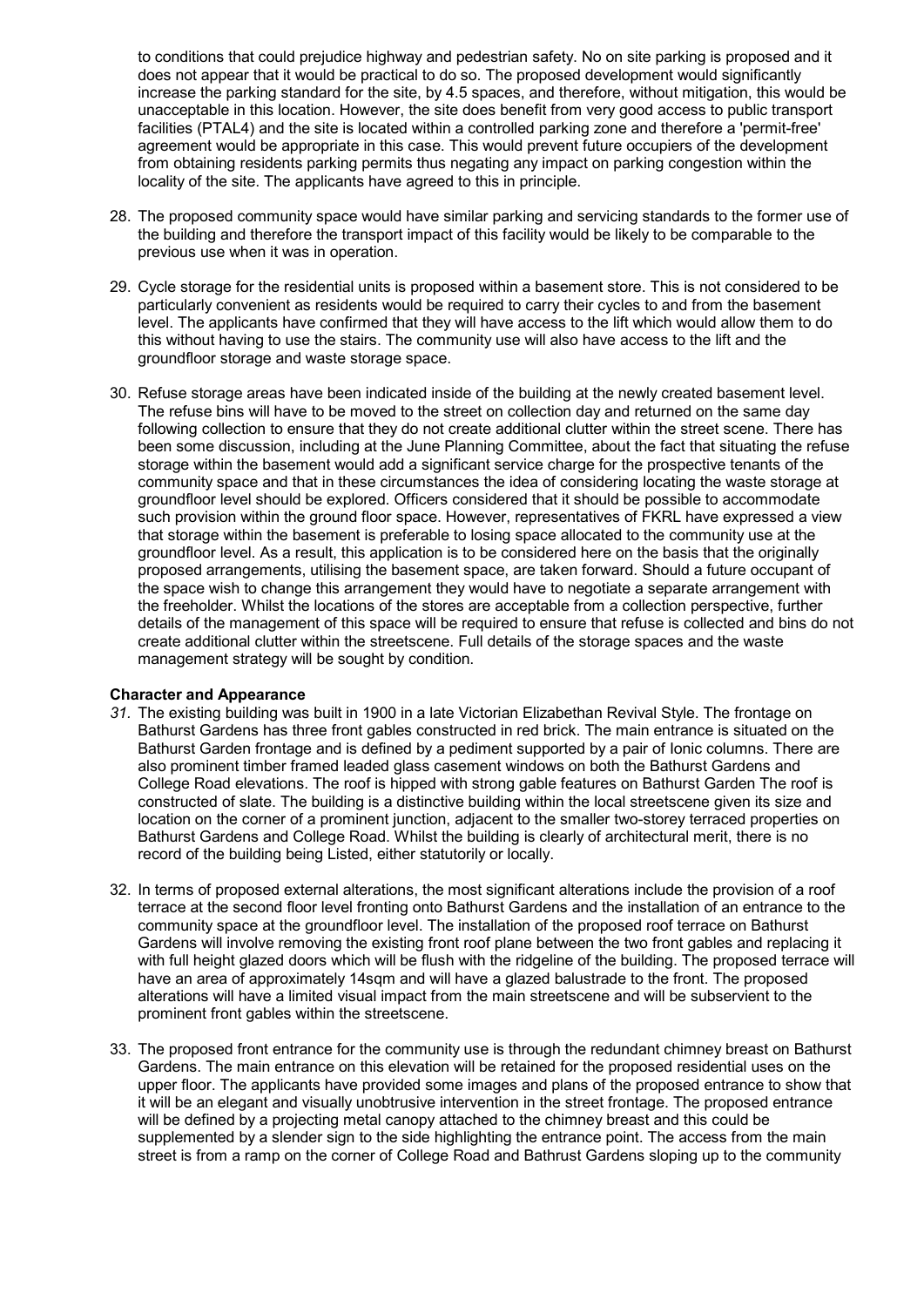entrance and the main entrance to the residential.

- 34. The proposed entrance is situated close to the existing pay telephone box on Bathurst Gardens. This is situated directly in front of the entrance on the other side of the existing boundary wall. The applicants propose to remove this but it will be subject to this being agreed with British Telecom. However if this cannot be agreed the applicants believe that the entrance will work even with the presence of the telephone box. While some views of the entrance would be limited if the telephone box was not resited the revised entrance from the corner would ensure that it was legible and visible from the main pedestrian routes.
- 35. Other alterations would include the installation of rooflights on the roofplanes of the main building. 11 rooflights are proposed in all and these will be of a variety of sizes based on the rooms which they serve (the larger rooflights for bedrooms and the smaller rooflights for bathrooms and other non-habitable rooms. These rooflights will not be prominent in the roofplan and will have an acceptable impact on the character of the building.
- 36. The development would rely on the formation of a new basement level. No light-well to this basement is proposed and therefore, on completion, this alteration would not be visible externally.
- 37. The proposed alterations to the building are of a size, scale and design that will preserve the character and appearance of the building and the surrounding streetscene in accordance with the relevant planning policies and guidance. Conditions will be attached requiring the submission and approval of all external materials and the detailed design of the proposed community entrance.

## **Impact on Adjoining Occupiers**

- **38.** The subject site adjoins the residential properties at 2 Bathurst Gardens, a dwellinghouse, and 87 College Road, a dwellinghouse converted to flats.
- 39. The amendments from the refused scheme do not result in any significant alterations to the existing building and as such there will be no detrimental impact on the daylight and sunlight to neighbouring residences. The applicants daylight report concludes that in terms of daylighting, given the current arrangement, the proposed alterations to the roof of the building would not have a noticeable effect on the daylight to neighbouring windows.
- 40. The flank wall of 2 Bathurst Gardens would face the subject site but this elevation does not appear to contain any habitable room windows that would directly face the site. As such, it is not considered that there would be any unreasonably adverse impact on the amenity of occupiers of 2 Bathurst Gardens as a result of the development.
- 41. In terms of 87 College Road, it appears that there would be sole habitable room windows facing the subject site at ground and first floor levels at a distance of 1.5m to the joint boundary. At present the first floor of the subject building is set back from the joint boundary at first floor level by approximately 3m, 4.5m from the neighbouring windows . However, officers considered that the further enclosure of this already constrained relationship would intensify the sense of overbearing in terms of views from these habitable room windows, particularly on the ground floor, and that the outlook of neighbouring occupiers would be adversely affected.

## **Hoarding**

**42.** This application seeks approval for the temporary hoardings which have been installed around the site. The hoardings were installed to secure the vacant site and are approximately 2m high painted black. The hoardings will be removed once any development works hereby approved are completed. A condition will be attached requiring their removal following construction.

| CONSULTATION ISSUE                                                                                           | <b>OFFICERS RESPONSE</b>                                                                                                                                                                                                                                                                                                |
|--------------------------------------------------------------------------------------------------------------|-------------------------------------------------------------------------------------------------------------------------------------------------------------------------------------------------------------------------------------------------------------------------------------------------------------------------|
| <b>Community Use</b>                                                                                         |                                                                                                                                                                                                                                                                                                                         |
| The proposed use of the building would harm<br>the status of the building as an Asset of<br>Community Value. | The most recent use of the building for community<br>use ceased over two years ago. The proposed<br>replacement facility would provide space which could<br>meet the needs of the local community. The size and<br>layout of the community space, and proposed<br>opening hours would allow for flexibility in terms of |

#### **Consultation Responses**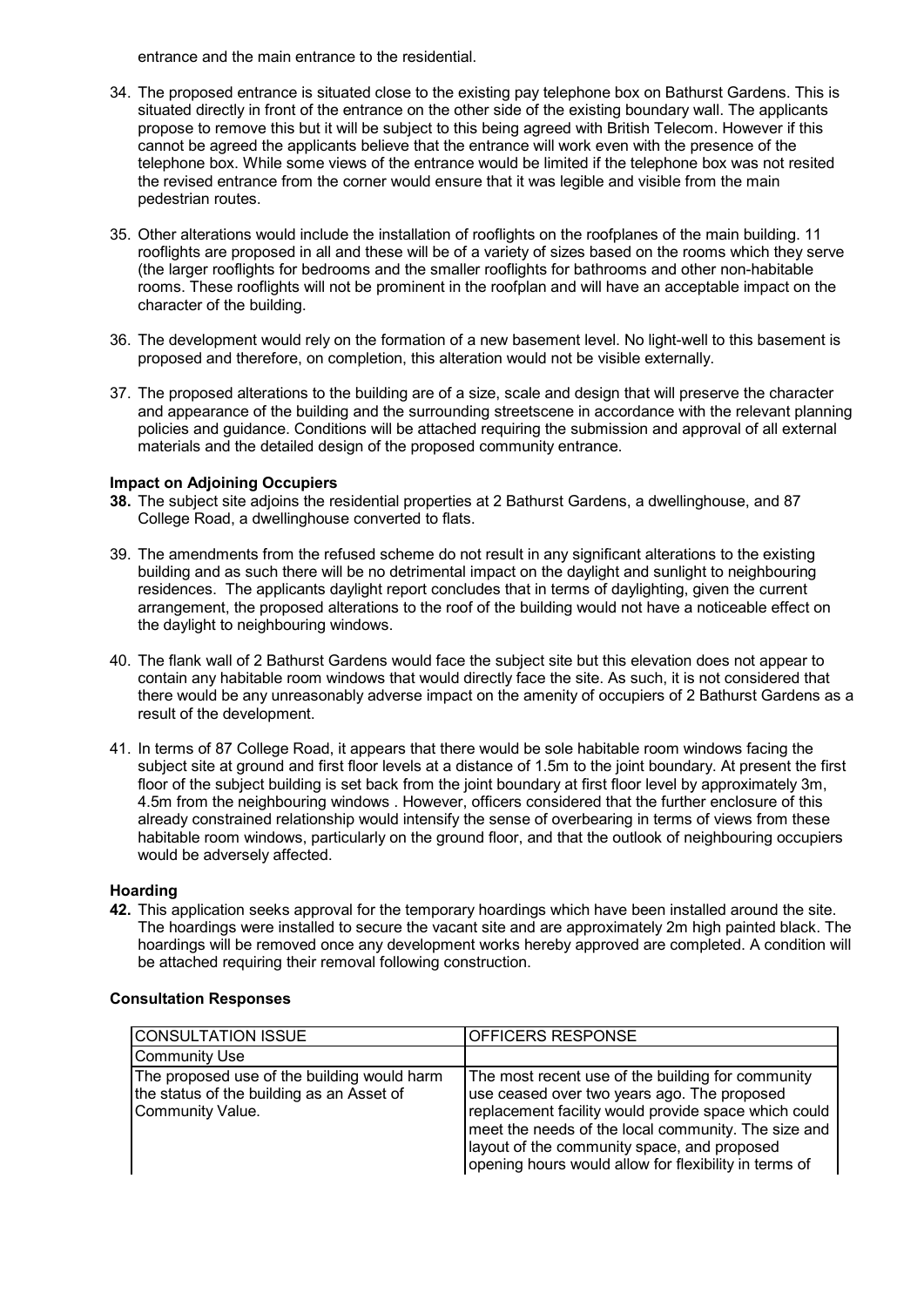|                                                                                                                                                          | the groups who could use the space and how it is<br>used.                                                                                                                                                                                                                                                                                   |
|----------------------------------------------------------------------------------------------------------------------------------------------------------|---------------------------------------------------------------------------------------------------------------------------------------------------------------------------------------------------------------------------------------------------------------------------------------------------------------------------------------------|
| There will be a loss of community space and<br>civic amenity in an area where these facilities<br>are already lacking.                                   | The proposal will involve the conversion of D1 space<br>into residential. The applicants have provided<br>information of other D1 spaces within the local area<br>which are not fully occupied at present while the<br>proposed use will allow for a more intensive use of<br>the facilities than existed with the previous library<br>use. |
| The loss of community facility is not offset by<br>the provision of new homes                                                                            | Offciers recognise that there is a demand for new<br>homes within the borough, as set out in the Core<br>Strategy. However, the need for new homes needs to<br>be balanced against the need to protect and provide<br>community facilities that meet a local demand.                                                                        |
| The proposed community hub is insufficient,<br>unsuitable and impractical for meeting<br>community needs.                                                | Please see paragraph 13                                                                                                                                                                                                                                                                                                                     |
| Arrangements for the future ownership of the<br>community hub is unclear.                                                                                | Paragraphs 16-18                                                                                                                                                                                                                                                                                                                            |
| The applicant has failed to consult the local<br>community in developing the proposals for the<br>community hub                                          | Paragraph 11                                                                                                                                                                                                                                                                                                                                |
| The loss of the community facility will have a<br>detrimental impact on local employment and<br>skills.                                                  | No business or employment use is proposed with the<br>application. There is no requirement that this space<br>be provided and the financial sustainability of the<br>preffered tenant is not a consideration of this<br>application.                                                                                                        |
| The proposed D1 space is not much bigger<br>than that which was previously proposed.                                                                     | The proposed community space is marginally larger<br>than that which was previously proposed. This space<br>is however more usable than previous proposal and<br>is shown could be laid out in a manner which meets<br>the needs of the local community.                                                                                    |
| The entrance to the community space is too<br>small and should instead be through the<br>residential entrance.                                           | The architectural merits of the entrance are<br>considered to be acceptable and separate entrance<br>for the residential will minimise conflict between the<br>different end users.                                                                                                                                                         |
| The application should be referred to the<br>Secretary of State for clarification on changes<br>to the planning legislation relating to community<br>use | There is no requirement for the application to be<br>referred to the Secretary of State.                                                                                                                                                                                                                                                    |
| The entire building should be retained for<br>community use and does not need to be used<br>as a library.                                                | The proposed use is as community space and is not<br>restricted solely to a library use. ewThe conversion of<br>the annexe and upper floors into residential is<br>considered to be acceptable for the reasons set out<br>above.                                                                                                            |
| <b>Residential Accommodation</b>                                                                                                                         |                                                                                                                                                                                                                                                                                                                                             |
| There is no affordable housing proposed                                                                                                                  | Relevant planning policy normally only required<br>contributions towards affordable housing in<br>developments proposing 10 or more units                                                                                                                                                                                                   |
| There is no parking provision and as such the<br>proposal will result in significant increase in<br>on-street parking.                                   | The prospective residents will have their rights for<br>parking permits removed through the section 106<br>agreement. As the proposed community use is for<br>the local community in an area of good public<br>transport accessibility it is anticipated that most<br>visitors will travel by non-car modes of transport.                   |
| The proposed development will increase<br>population in an already densely populated part<br>of London.                                                  | The proposed development will provide 5 new<br>residential units with a total of 7 new bedrooms. This<br>will not result in a significant increase as to have a<br>detrimental impact on quality of life for neighbouring<br>residents.                                                                                                     |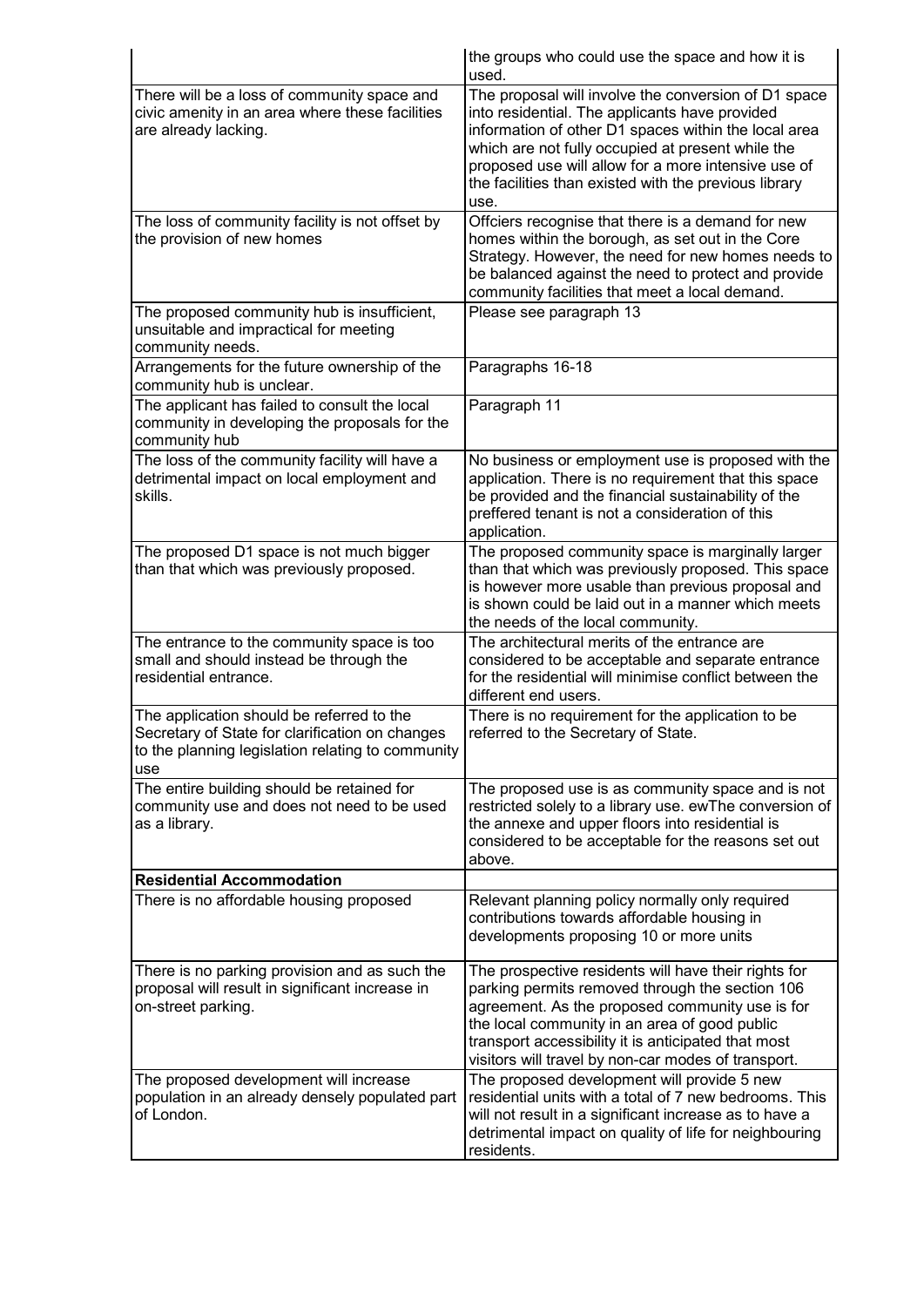| <b>Building Alterations</b>                                                        |                                                                                                                                                                                                                                                                                                                                                                                |
|------------------------------------------------------------------------------------|--------------------------------------------------------------------------------------------------------------------------------------------------------------------------------------------------------------------------------------------------------------------------------------------------------------------------------------------------------------------------------|
| The proposed alterations will result in<br>overlooking of No. 4 Bathurst Gardens.  | There will be no direct overlooking of neighbouring<br>properties.                                                                                                                                                                                                                                                                                                             |
| The proposed alterations are not in keeping<br>with the character of the property. | The applicants have sought to minimise external<br>alterations. The Council's Urban Designer has been<br>consulted and has no objection to the alterations.                                                                                                                                                                                                                    |
| The existing hoarding is unauthorised and<br>unsightly                             | Paragraph 42                                                                                                                                                                                                                                                                                                                                                                   |
| <b>Other</b>                                                                       |                                                                                                                                                                                                                                                                                                                                                                                |
| There is an existing fraud investigation which is<br>currently ongoing.            | A significant number of bogus comments were<br>submitted in support of the original application from<br>false addresses and from addresses which did not<br>exist. There is a current police investigation into this<br>matter however the Council have decided that it<br>cannot refuse to determine the application on the<br>basis of there being an ongoing investigation. |

## **CIL**

**43.** The following table provides a summary of the development schedule for the proposed scheme.

| <b>Use</b>           | <b>Existing Floorspace</b><br>(sqm GIA) | <b>Proposed Floor Space</b><br>(sqm GIA) | Net Difference (sqm<br>GIA) |
|----------------------|-----------------------------------------|------------------------------------------|-----------------------------|
| Community (D1) Use   | 612                                     | 186                                      | -426                        |
| Residential (C3) Use |                                         | 484                                      | +484                        |
| <b>TOTAL</b>         | 612                                     | 670                                      | $+58$                       |

- **44.** If approved, the application would attract a liability for both Brent and Mayoral CIL as the building has not been in use for 6 months of the previous 12.
- 45. In terms of Brent CIl this would only be applicable on the residential element of the scheme as community uses are charged at a zero rate. Based on the above floor areas the Brent CIL liability is estimated as £101,500.

46

. In terms of Mayoral CIL this would be chargeable on the whole development. Based on the above floor the Mayoral CIL liability is estimated as £24,675.

## **Summary**

47. Overall, for the reasons set out above it is considered that the proposal provides sufficient mitigation for the loss of the existing Asset of Community Value, would provide an acceptable quality of residential accommodation and amenity for future and neighbouring occupiers and the alterations would be in keeping with the character and appearance of the existing building. As such, officers recommend that the application be approved subject to the signing of a section 106 agreement to secure the benefits set out above and subject to the conditions set out below.

48 In connection with the specific ground for deferral raised by Members at the June Planning Committee, the Council has now obtained advice from leading Counsel since deferral in order to establish whether the Committee could lawfully determine the current application having regard to the alleged fraudulent emails, in support of the application, received during the consultation process in respect of original planning application reference 13/2058. As explained above, Counsel has endorsed the views given by Officers that claims of fraudulent activity, as are alleged to have happened here, are not a material consideration for the purposes of assessing the current application. Counsel contends that he can see no reason why the grant of planning permission on the current application should prejudice the police investigation into whether earlier representations were bogus or fraudulent and on this basis the application is reported back to the Committee for Members consideration.

**RECOMMENDATION:** Grant Consent subject to Legal agreement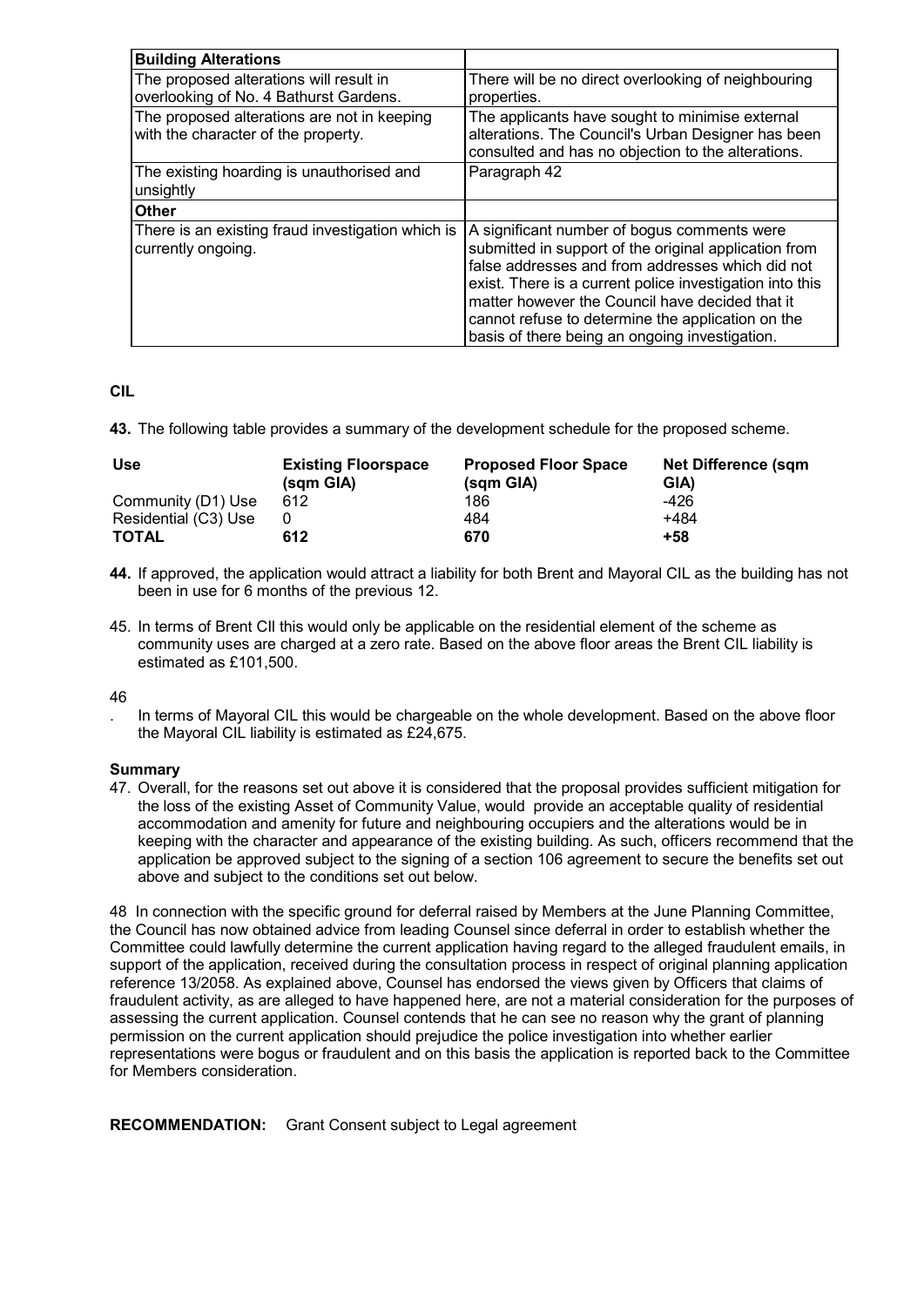(1) The proposed development is in general accordance with policies contained in the:-

Brent Unitary Development Plan 2004

Relevant policies in the Adopted Unitary Development Plan are those in the following chapters:-

Built Environment: in terms of the protection and enhancement of the environment Environmental Protection: in terms of protecting specific features of the environment and protecting the public Housing: in terms of protecting residential amenities and guiding new development Transport: in terms of sustainability, safety and servicing needs Community Facilities: in terms of meeting the demand for community services

## **CONDITIONS/REASONS:**

(1) The development to which this permission relates must be begun not later than the expiration of three years beginning on the date of this permission.

Reason: To conform with the requirements of Section 91 of the Town and Country Planning Act 1990.

(2) The development hereby permitted shall be carried out in accordance with the following approved drawing(s) and/or document(s):

B1\_EXT\_02\_001 B1\_EXT\_02\_002 B1\_EXT\_02\_003 B1\_EXT\_02\_004 B1\_EXT\_02\_005 B1\_EXT\_04\_001 B1\_EXT\_04\_002 B1\_EXT\_05\_001 B1\_00\_001 B1\_02\_000 B1\_02\_001 B1\_02\_002 B1\_02\_003 B1\_02\_004 B1\_02\_005 B1\_04\_001 B1\_04\_002 B1\_05\_001 B1\_10\_001 B1\_10\_002

Reason: For the avoidance of doubt and in the interests of proper planning.

(3) The use of the D1 space hereby approved shall only be permitted between:

Mon-Fri: 0800 - 2200 hours Saturday: 09:00-2100 hours Sundays and bank holidays: 1000-1800

Reason: To ensure that the proposed use does not prejudice the enjoyment by neighbouring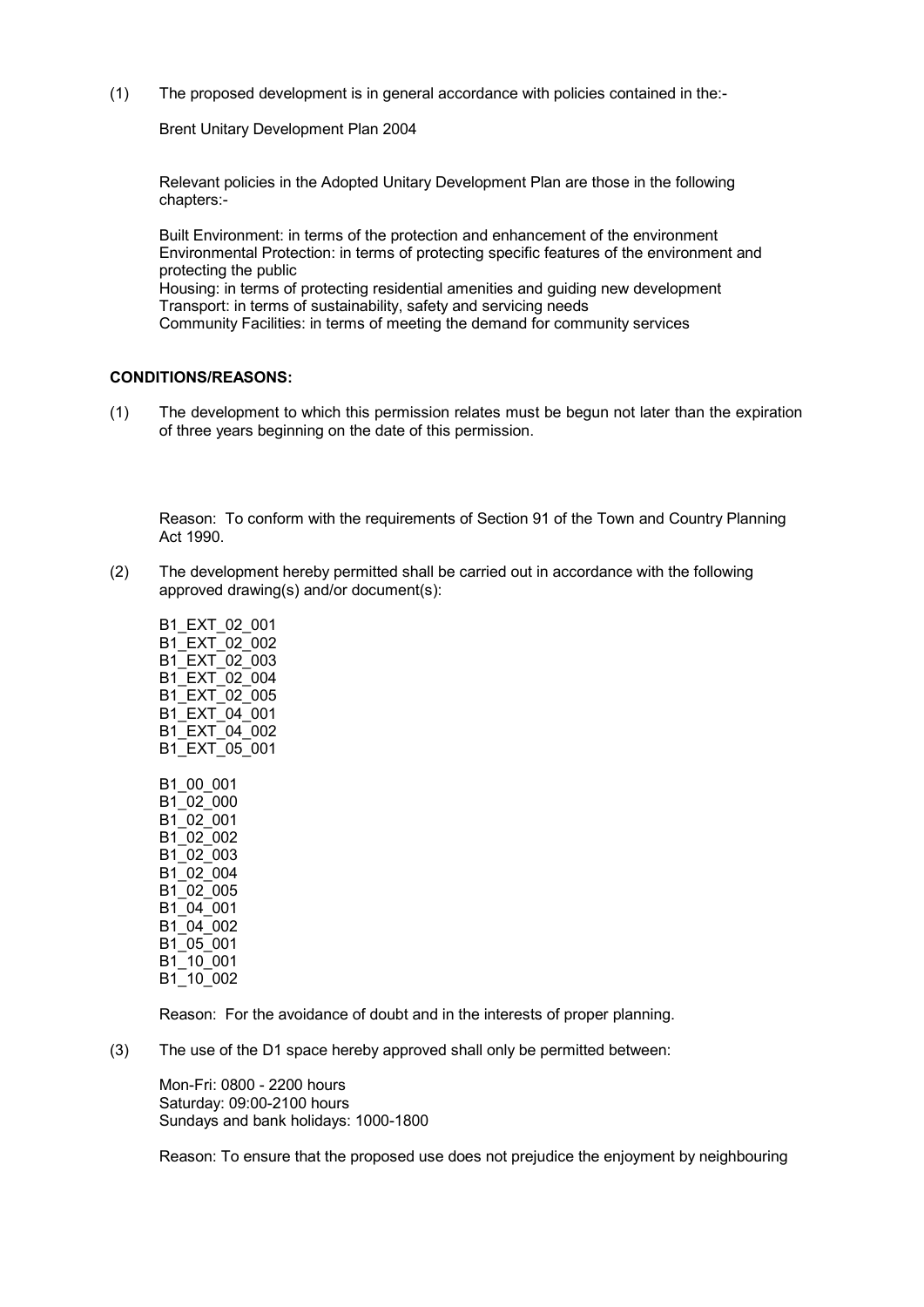occupiers of their properties.

(4) Notwithstanding the provisions of the Town and Country Planning (Use Classes) Order 1987(or in any provision equivalent to that Class in any statutory instrument revoking and re-enacting that Order with or without modification) and the Town and Country Planning (General Permitted Development) Order 1995 (or any order revoking and re-enacting that Order with or without modification), the use hereby permitted shall only be for the purpose of public hall/community type activities (excluding places of worship and such other religious activities) within Use Class D1.

Reason: No separate use should commence without the prior approval of the Local Planning Authority in order to ensure that the use does not prejudice the amenity of the area and complies with the Council's adopted policies.

(5) The cycle parking spaces and refuse recycling storage facilities shall be fully installed in accordance with details to be submitted to and approved in writing by the local planning authority prior to the commencement of the proposed community space or the first occupation of a residential flat. Thereafter the cycle parking spaces and refuse recycling storage facilities shall be retained and used solely for the specified purposes in connection with the development hereby approved and shall not be obstructed or used for any other purpose/s.

Reason: To ensure safe, efficient and adequate servicing of the site and to ensure satisfactory facilities for cyclists in accordance with the Council's policy TRN11 of the adopted Unitary Development Plan 200

(6) The last remaining residential unit shall not be occupied until the D1 space has been completed in accordance with the planning application and the search for a suitable D1 occupier has commenced.

Reason: To ensure that all reasonable action is undertaken to secure a community use within the site.

- (7) During demolition and construction works on site:
	- · The best practical means available in accordance with British Standard Cod eof Practice B.S. 5228: 1997 shall be employed at all times to minimise the emission of noise from the site.
	- The operation of the site equipment generating noise and other nuisance causing activities, audible at the site boundaries or in nearby residential properties shall only be carried out between the hours of 0800 – 1800 Mondays-Fridays, 0800 -1300 Saturdays and at no time on Sundays or Bank Holidays unless otherwise agreed in writing by the Local Planning Authority.
	- · Vehicular access to adjoining and opposite premises shall not be impeded.
	- · All vehicles, plant and machinery associated with such works shall be stood and operated within the curtilage of the site only. A barrier shall be constructed around the site, to be erected prior to demolition.

#### Reason

To ensure that and occupiers of neighbouring premises do not suffer a loss of amenity by reason of nuisance caused by construction and demolition works.

(8) The existing security hoarding around the site shall be removed prior to the occupation of the first residential unit hereby approved.

Reason